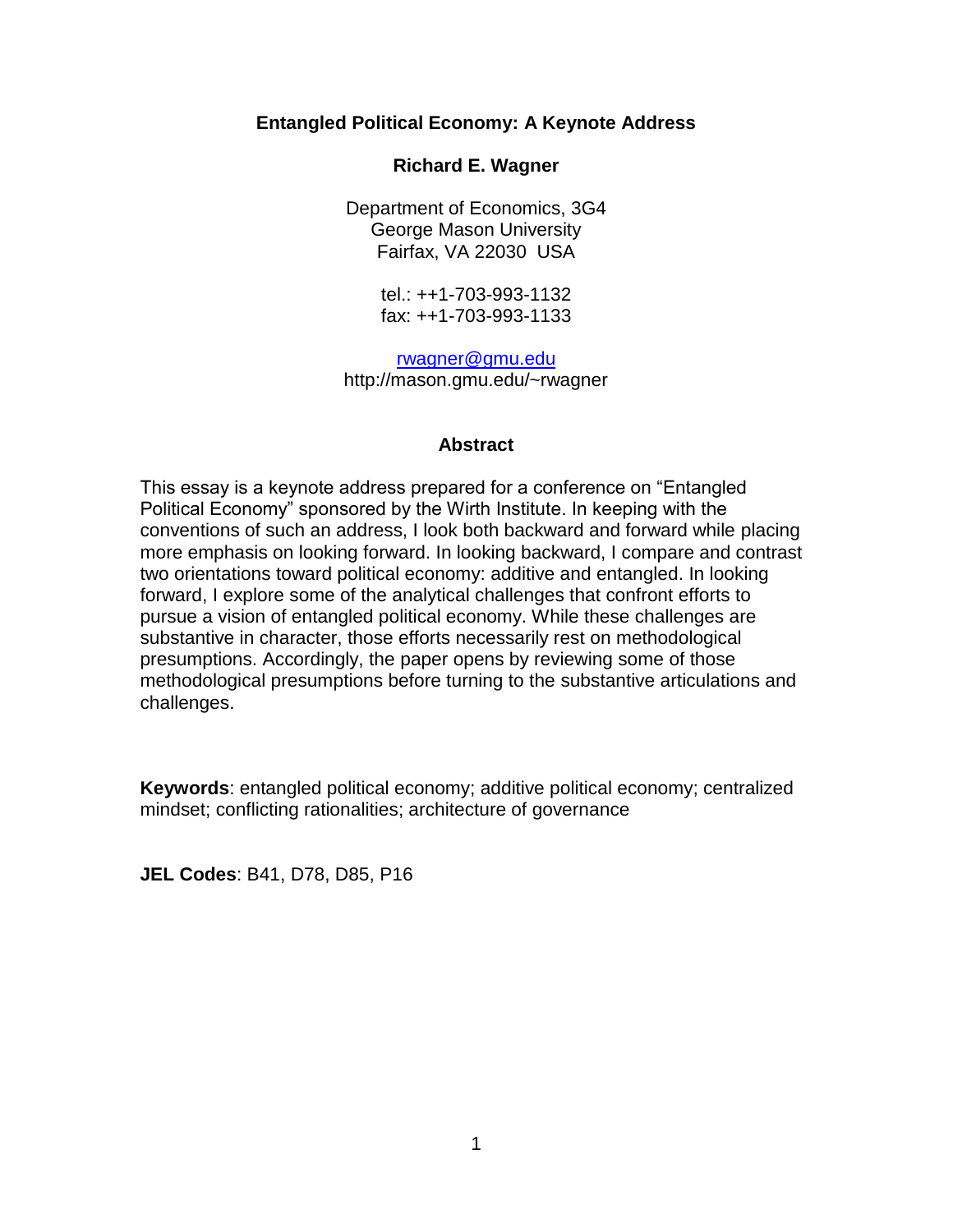#### **Entangled Political Economy: A Keynote Address**

A keynote address conventionally resembles a Foreword or Preface to a collection of essays. Each essayist pursues his or her topic, and the task of the keynote is to supply a thematic statement that provides orientation toward the several contributions. This piece is written with that convention in mind. Entangled political economy is a theme with which I have wrestled in quite a number of publications over the past decade or so, and in doing so have used such terms as post-classical political economy, disjunctive political economy, knotted political economy, and entangled political economy. Despite this linguistic experimentation, the animating idea has remained constant and has two main strands of thought. One strand is that the marginal revolution in economics has been more negative than positive, save for the line of thought set in motion by Carl Menger (1871, 1883), because it led to the replacement of economics as social theory with economics as a theory of rational choice (Wagner 2010). The other strand is that contemporary political economy reflects the infirmities introduced by the marginal revolution in creating an inapt conceptualization of its object.

As an object of inquiry, "political economy" denotes some type of relationship between the two simpler objects denoted as polity and economy. The central problem that arises immediately is that neither of these objects are directly apprehensible by a theorist. To apprehend those objects requires some preceding act of theoretical articulation, about which choices exist. Before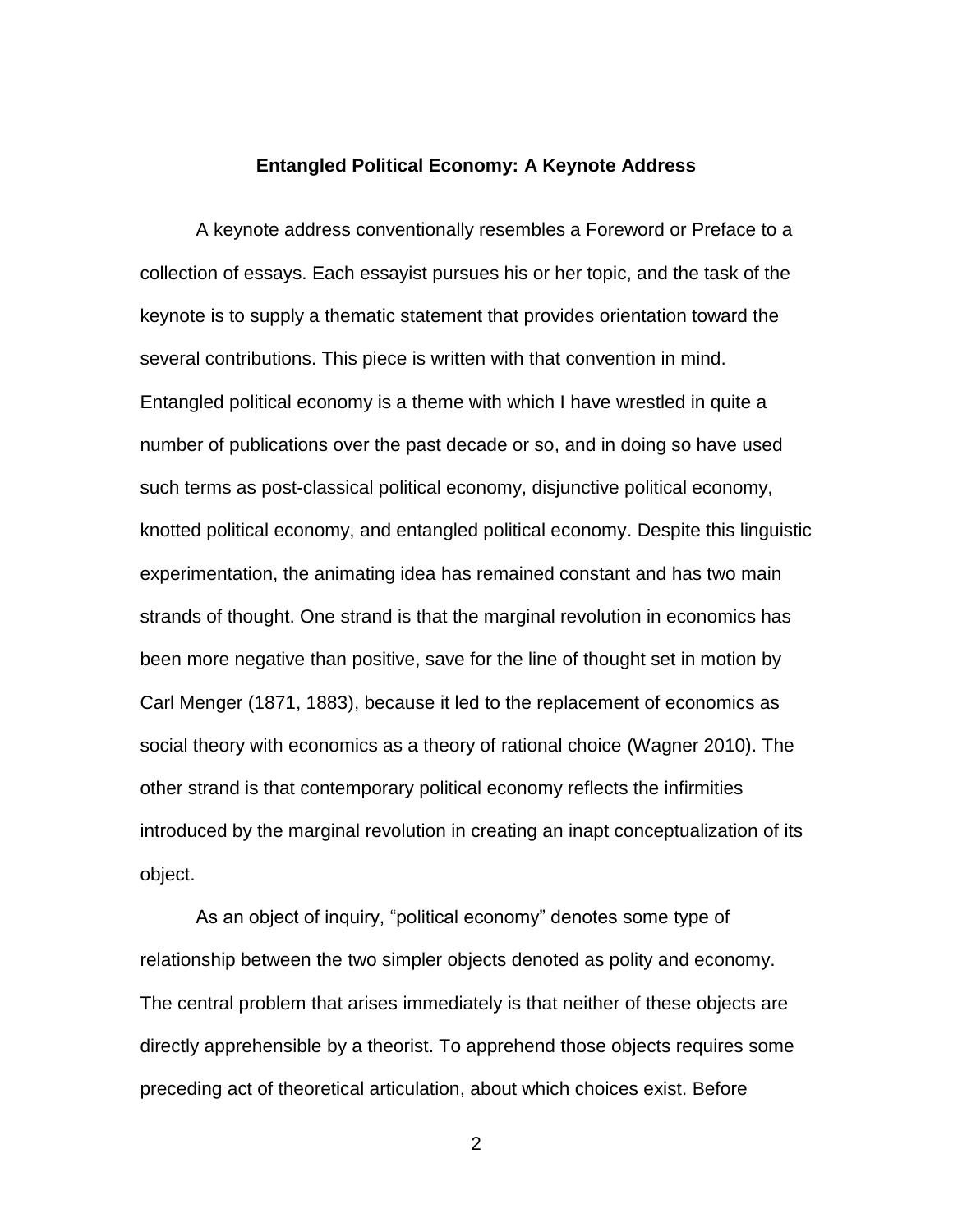exploring substantive matters relating to entangled political economy, I shall consider some of these methodological matters. The remainder of the paper explores aspects of entangled political economy, paying particular attention to how this orientation differs from the additive orientation that is a by-product of the marginal revolution.

## **1. Political Economy: Some Methodological Preliminaries**

Any theoretical effort entails a theorist who theorizes about some object that the theorist apprehends. When people speak of political economy, they must have an object in mind that is some compound of the simpler objects commonly denoted as polity and economy. Someone who studies economics studies an object denoted as *economy*; someone who studies politics studies an object denoted as *polity*; and someone who studies political economy studies an object that is somehow formed from those simpler objects, polity and economy. No one has observed an economy or a polity, so certainly no one has observed the object denoted as political economy. Yet people continually refer to economy, polity, and political economy. In making such references, those theorists are unavoidably creating their objects through theoretical articulation and then theorizing about some properties or qualities of those objects after the fashion of the prisoners chained to the wall in Plato's allegory of the shadows on the cave.

The object of interest for all social inquiry is the entity we denote as society, or some aspect of it. There are, however, alternative analytical paths along which to conceptualize that object. One path offers conceptualizations in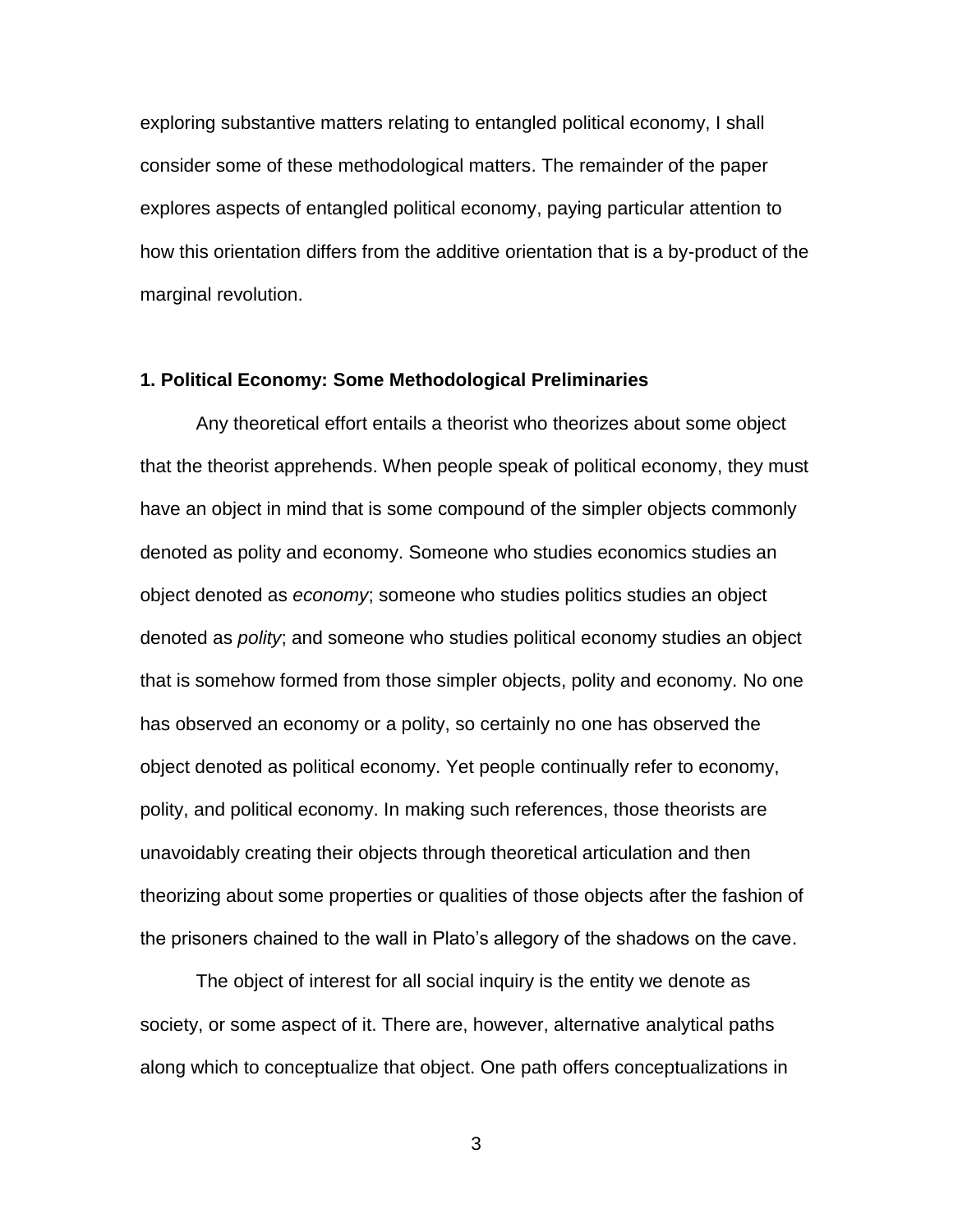terms of states of being or existence at some instant of observation—as snapshots; the other path offers conceptualizations in terms of processes of becoming or development over some duration of time—as films. These alternatives are not contradictory, but they do involve a choice between foreground and background. One can recognize with Ecclesiastes that there is nothing new under the sun while relegating that observation to the conceptual background because the foreground is occupied by Heraclites's observation that a person cannot even step twice into the same river. Entangled political economy is Heraclitian in character, while orthodox or additive political economy is Ecclesiastian. Both frameworks can be reconciled, as illustrated by the aphorism: "the more things change, the more they stay the same." All the same, the relation of foreground to background asserts precedence for entangled political economy while also directing analytical attention in a different direction similar to Rescher's (2000) treatment of process philosophy.

With respect to this different direction, we should reflect for a moment on that joke about the economist who was seen looking for his lost car key beneath a lamppost. When asked if he was sure this was where he lost the key, he answered that it wasn't; however, there was no light where he lost the key so his only option was to look where the light shone. Judged by the murmurings I have heard in the room when someone has told that joke, I judge that I am not alone in thinking that that joke tells an uncomfortable truth. The alternative to continuing to look under the light is to try to construct an alternative source of light where it is thought that the key might have been lost. In my estimation, orthodox political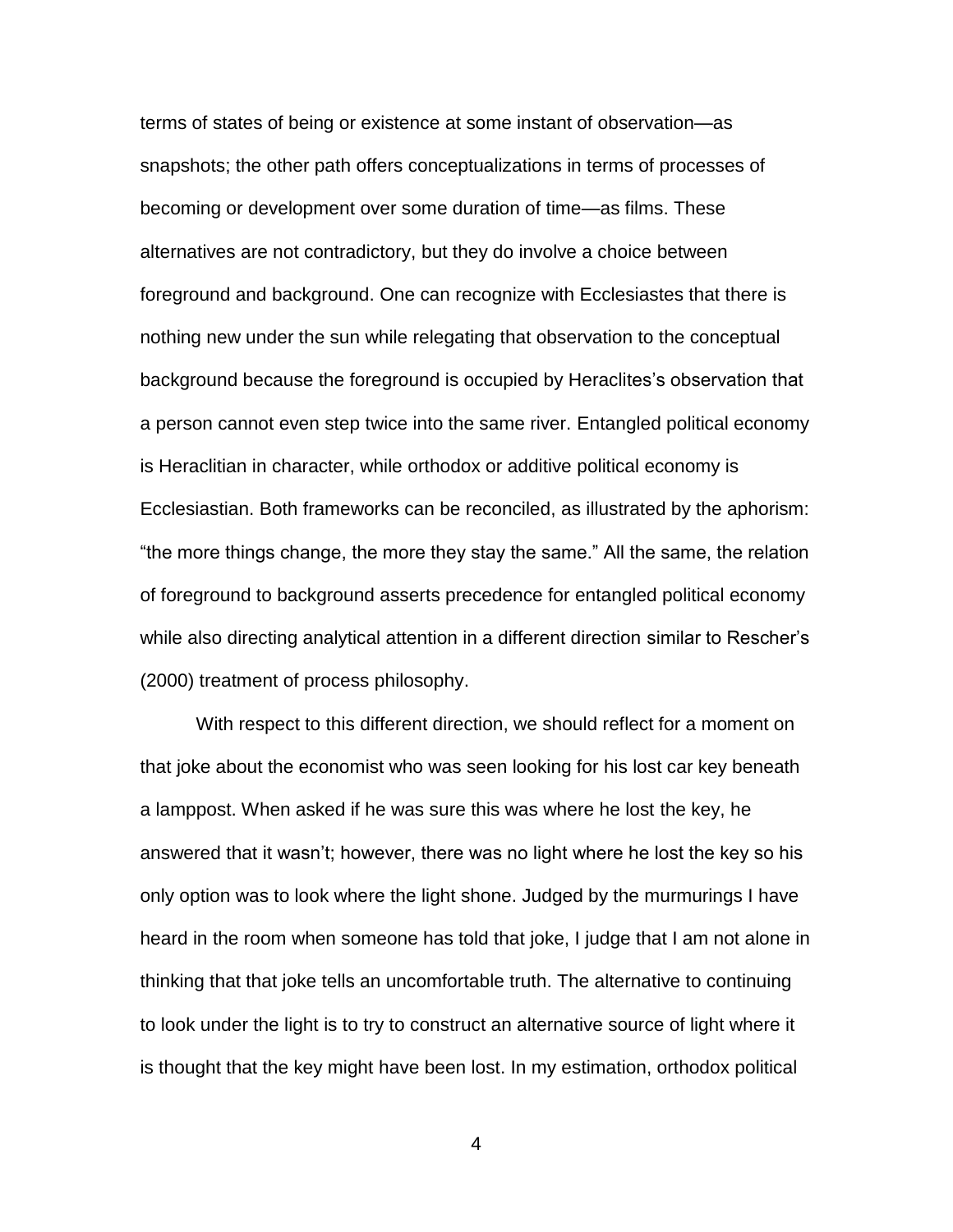economy, as economic theory generally, looks where the light presently shines. In contrast, entangled political economy seeks to construct illumination where it is thought that the key might actually lay.

On several occasions I have invoked a comparison between a parade and a crowd of people passing through a piazza. Both are orderly social configurations, but their properties are different as are the sources of their orderliness. The parade might be a mile in length and contain 5,000 participants. The people in the piazza might likewise number 5,000, and the piazza might occupy the same amount of territory as the parade. To say that each configuration is orderly means simply that participants can operate effectively within each configuration. No one, however, would mistake a parade for a piazza. Ontologically, these are distinct objects with different sources of orderliness, and so call for different analytical frameworks. A parade can be reasonably modeled as a form of equilibrium and so can be readily reduced to an entity with point mass status. Even though the parade is a mile long with 5,000 participants, nothing is lost by treating it as a point that moves along some announced direction at three miles per hour.

While the piazza covers the same amount of space and has the same number of participants as the parade, the piazza is a different kind of social object than a parade, and must be examined within a suitably different analytical framework. The piazza is not reducible to point mass status because the participants are traveling in different directions, as well as spending different lengths of time in the piazza. For the parade, orderliness resides in such things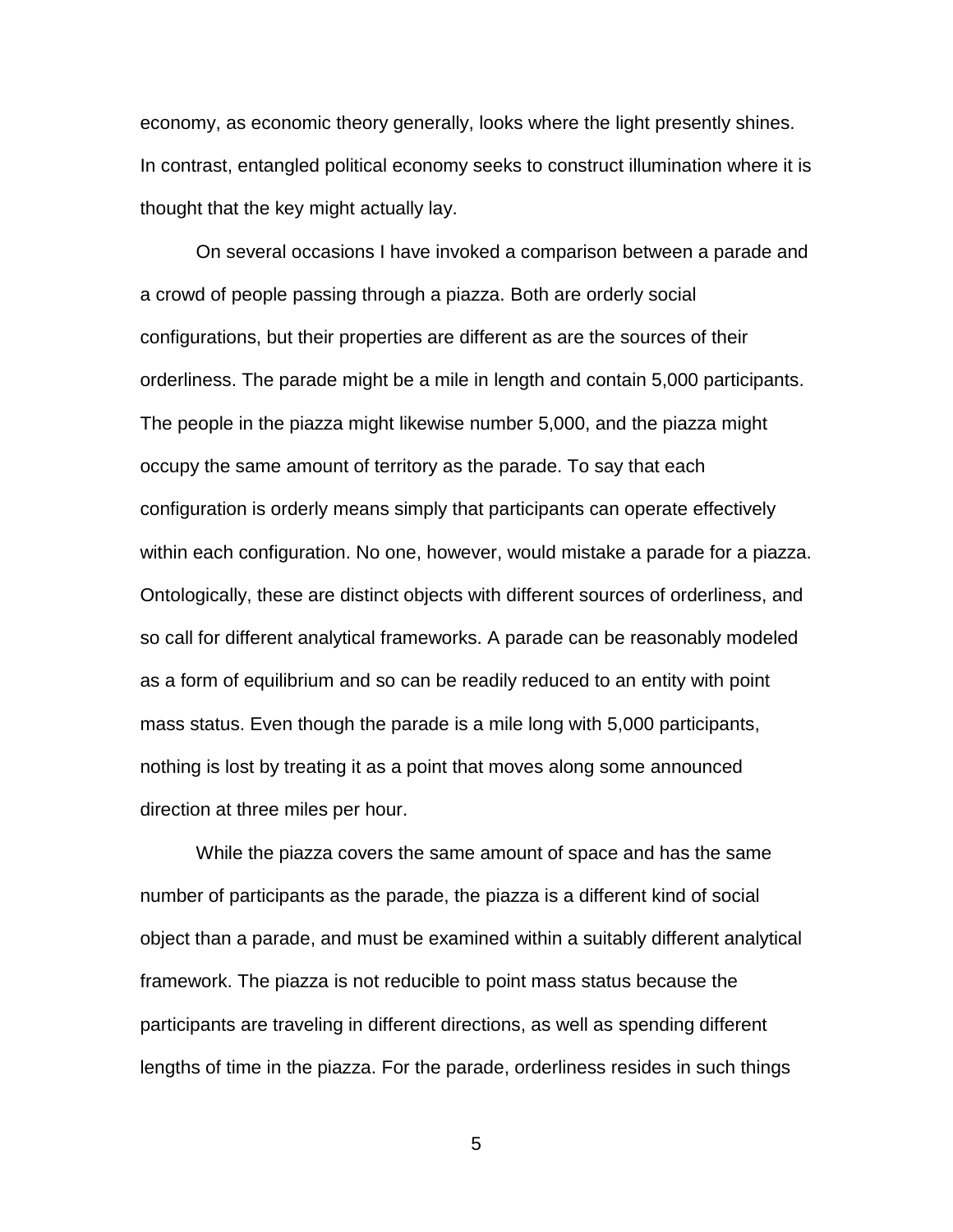as the marching and musical abilities of the members, the organizational and directional talents of the parade marshal, and on the amount of time the participants give to rehearsal. None of these attributes, however, has anything to do with the action inside a piazza. The orderliness of the piazza is rather governed by such things as the ability of people to infer other people's intentions so as to adjust walking speeds to avoid collisions, a desire to avoid treating other people as bumper cars at a carnival, and general adherence to principles of courtesy and conventions on which side of a path to walk.

A choice between theoretical frameworks is typically posed on epistemological grounds by asking which framework fits better some given set of observations. Yet those very observations have been selected with some theoretical framework necessarily in the background if not in the foreground. If the frameworks suggest different types of relevant data, a choice between frameworks cannot be made just on the basis of goodness of fit (Ziliak and McCloskey 2008) but must be suitable in light of the nature of the object being analyzed, as Lawson (1997, 2003) explains in his treatments of ontology and economic theory.

Consider a simple model in the spirit of Schelling (1978) and Resnick (1994). There are 100 people standing in a field that is marked by small squares. The people constitute a form of society in that its members act according to a principle of proximity: one never moves closer than two squares to a neighbor and one never allows more than four squares to arise. To point toward substantive content, each person might occupy some point in abstract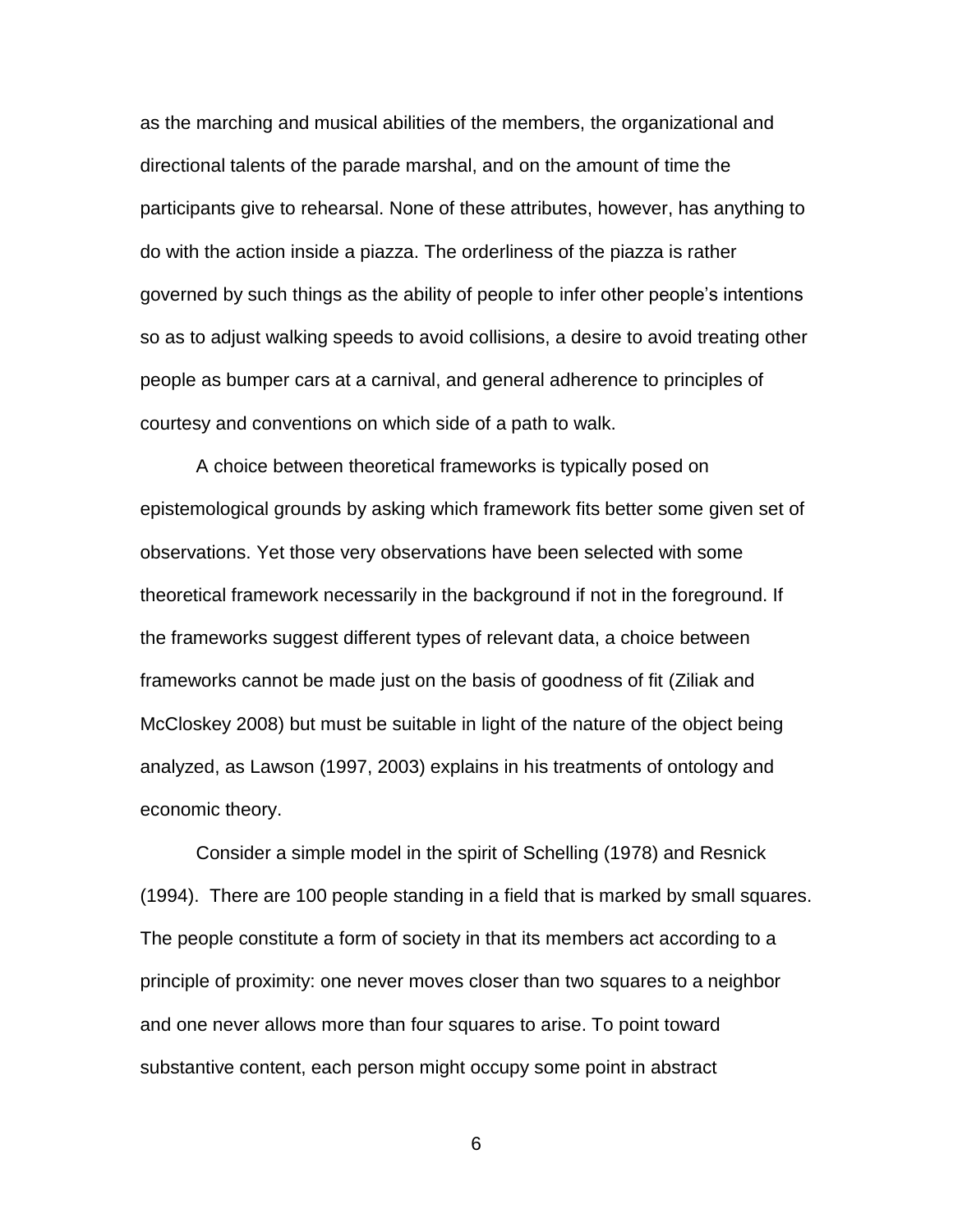commercial space. In spatial terms, this crowd represents a stationary equilibrium. From this point of departure, suppose there is a sequence of twostep actions. The first step involves five people changing commercial location as acts of entrepreneurship. The second step involves responses by the other 95 as required by the principle of proximity. Allow that process to proceed indefinitely. By epistemological standards of 5 percent significance, it is impossible to reject the claim that this social configuration is a stationary equilibrium that is subject to exogenous shocks followed by restoration of equilibrium in light of the new data.

This epistemology, however, is wrong by ontological construction. The entity is not stationary and hit by occasional shocks that induce subsequent adjustment. The entity is a moving organism, with the direction of movement set by entrepreneurs seeking new opportunities. Entrepreneurship is a quality of the social system and not a shock from outside the system. Epistemological principles of goodness of fit might suggest that static equilibrium is a suitable characterization of this society, but it isn't. For the society is in motion, and with the direction of movement set by entrepreneurial adventurers, much as Schumpeter (1934) explains that entrepreneurship is the situs of leadership in a capitalist society. To treat the object as stationary and subject to exogenous shocks is to misrepresent the nature of the object, essentially by mistaking background for foreground. Once the object is misunderstood, mischief can easily follow, as illustrated by reducing politics to the selection of a parade marshal.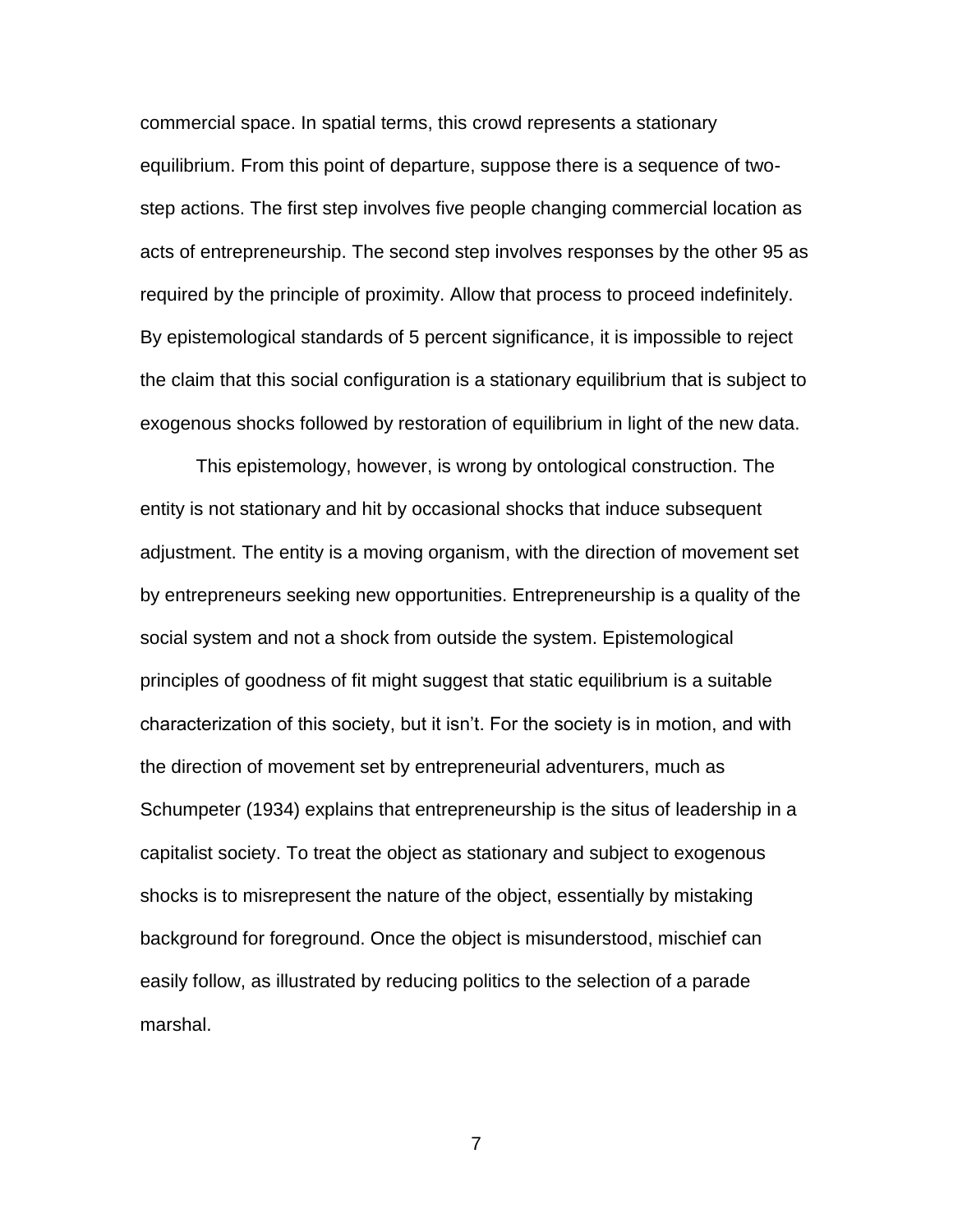Consider again the comparison of a parade and a crowd of pedestrians, but now change that crowd to a set of spectators leaving a stadium after a game. To further clarify the scene, suppose the stadium is horseshoe-shaped and situated alongside a bend in a river, leaving the open side as the only way out. After the game, the spectators pour out of the stadium and head down the boulevard toward parking lots a mile away. Someone watching this exodus while hovering in a balloon two miles above could easily declare this object to be an *imperfect parade*. It would certainly resemble a parade in featuring people moving in orderly fashion down the boulevard. But it wouldn't be as good as the Macy's Parade on Thanksgiving Day or the Rose Parade on New Year's Day. It would be an imperfect parade. Not everyone would be in step. Some people would walk faster than others. Some people would move diagonally rather than vertically. The reduction of an economy to a static equilibrium is to treat an economy by the image of a parade and not a piazza. Politically directed effort to make the crowd look like a better parade is clearly capable of changing the look of the crowd when seen from above, and yet is incapable of converting that crowd into a parade. Such effort, however, is capable of generating much disruption and adverse reaction, which, to be sure, may well elicit heightened calls for increased force to try to convert the crowd into a parade.

A reasonable political economy, entangled if you will, should have as its object a pedestrian crowd and not a parade, rendering society a crowd of parades, as it were. Table 1 illustrates the distinction in terms of five dichotomies pertaining to qualities attributed to the object denoted as political economy. The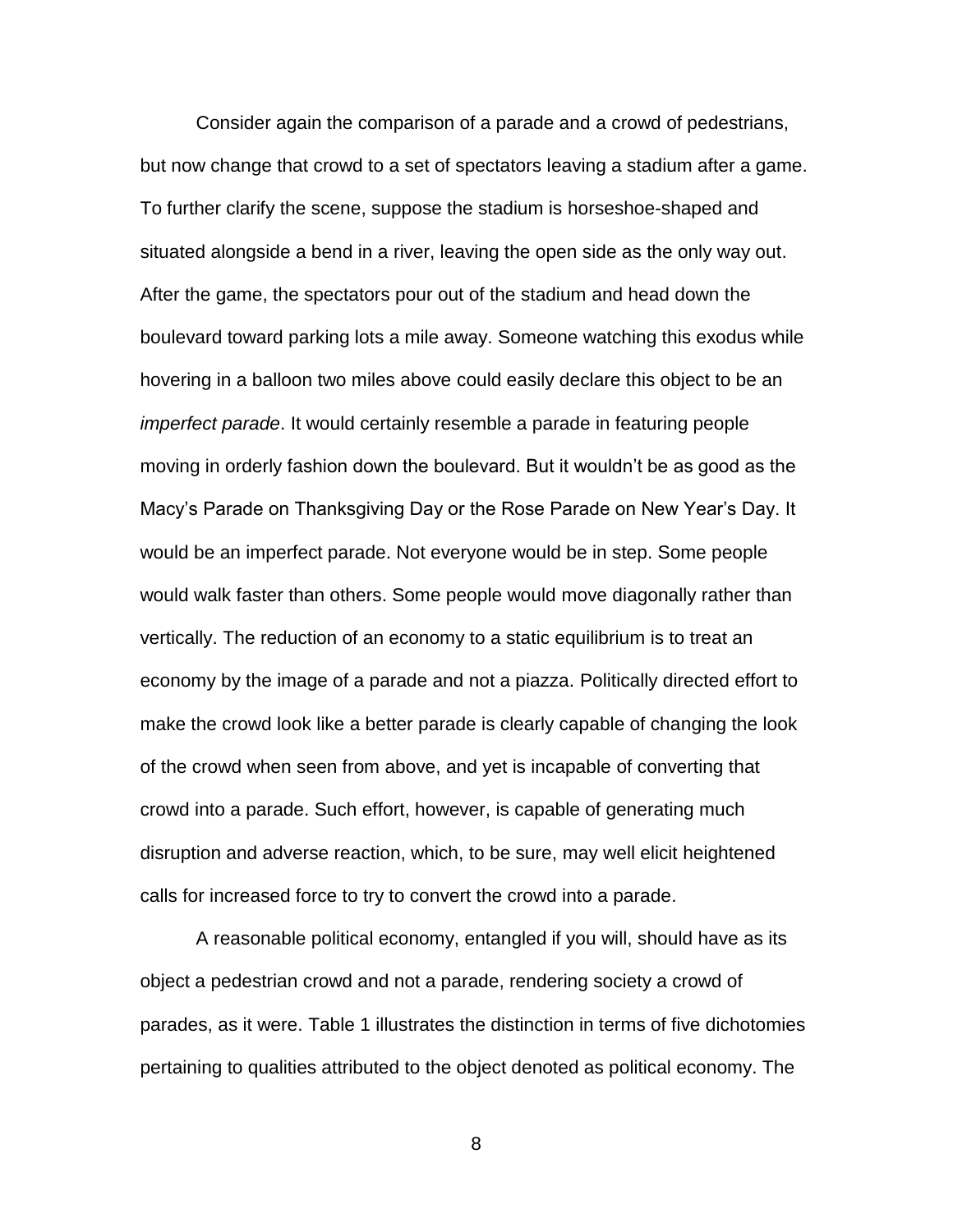orthodox framework treats society as naturally placid, while the alternative framework treats it as naturally turbulent (Wagner 2012c). Within the orthodox framework, change comes as exogenous shocks accompanied by equilibrating responses to the new data. Within the alternative framework, change is an indigenous attribute of societal processes. In the orthodox framework, polity is external to economy; in the alternative framework, they reside inside each other. The orthodox framework arises out of a treatment of economics as a science of rational choice, where society is merely a landscape on which people act to supply inputs to the market and to take away products from the market. The alternative framework treats economics as a genuine social science which has as its object society, which in turn is not reducible to some representative or average chooser. The orthodox framework reduces quality to quantity through a universal utility function; the alternative framework keeps qualities alive through lexicographic ordering (Yang 2001: 24-30; Pirsig 1974).

#### **2. Additive Political Economy**

By additive political economy, I mean a scheme of thought where economic equilibrium is conceptualized prior to political activity, with political activity then modifying that equilibrium. This scheme of thought is illustrated masterfully in such works as Drazen (2000), Persson and Tabellini (2000), and Besley (2006). An economy is conceptualized as an equilibrated entity, which allows it to be treated as possessing point-mass status. A polity is conceptualized as a unified locus of power that stands apart from economy and acts on economy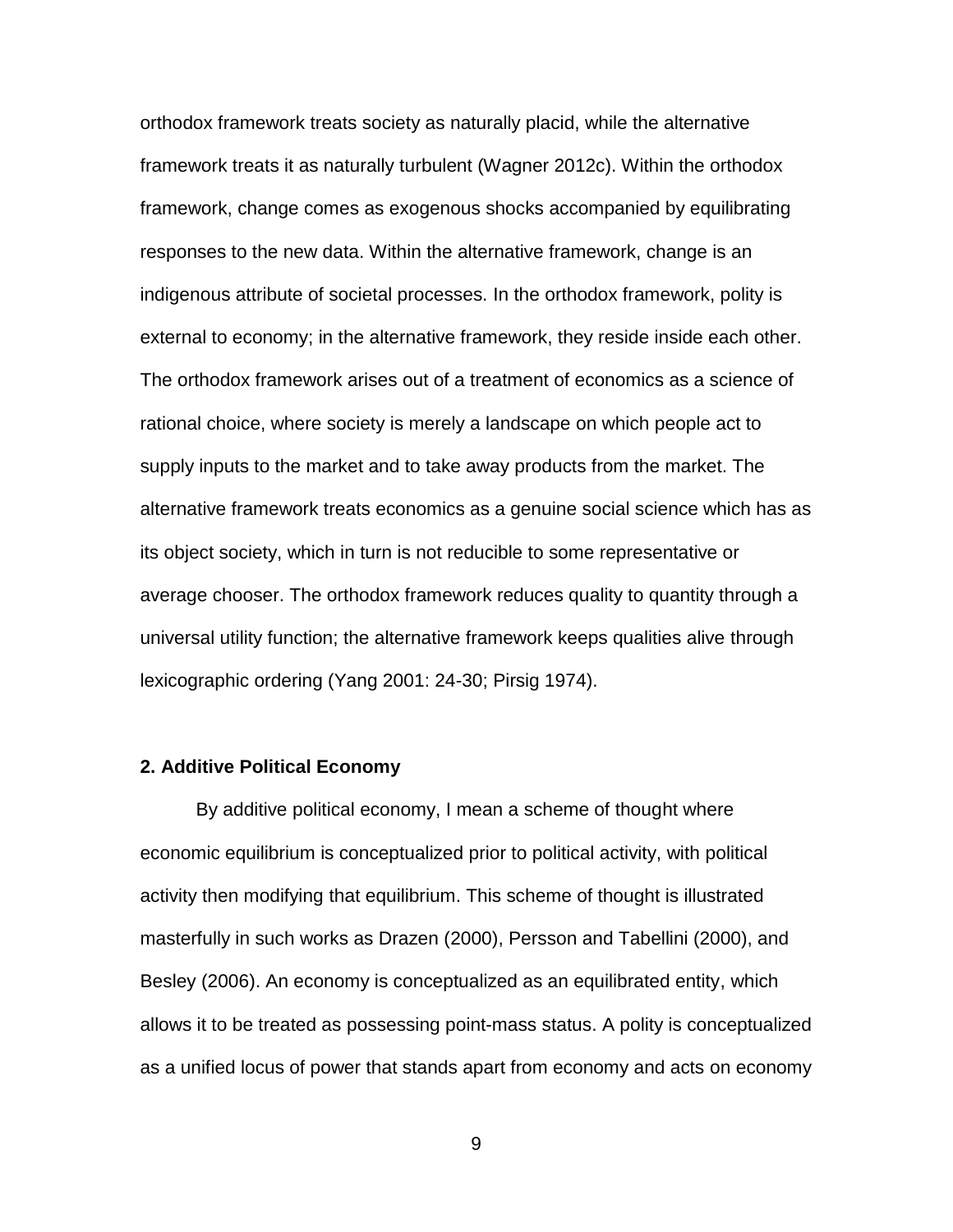to shift its equilibrium. The action in this scheme of thought is sequential: the first draft of the manuscript of social life is written within economy, while it is within polity where the manuscript is revised--whether perfected or worsened depends on who is asked to render judgment.

In the formulations of welfare economics that preceded public choice, the political entity was presumed in all respects to stand outside the economy, intervening into economy from some Olympian location. Public choice sought to bring the polity down to the ground level by postulating that political figures have the same talents, limitations, and interests as commercial figures. The initial thrust of the public choice formulations led to the emergence of political failure as a parallel term to market failure as summarized in Mitchell and Simmons (1994) and updated in Simmons (2011).

Starting perhaps with Becker (1983) followed by Wittman (1989, 1995), a growing chorus of scholarship in political economy has come pretty much to abolish political failure. The vehicle for this abolition is electoral competition. This competition is treated as one where candidates make proffers to voters in the form of platforms. The winning candidate is the one who attracts the most support. With uniform distributions of preferences throughout the conceptualized issue space, the winning candidate will be the one whose platform is closer to that desired by the median voter. It is further commonly presumed that candidates will fulfill their promises to create a good reputation for future elections. In these types of frameworks, a government's budget constraint can be denoted as  $t \cdot Y = P + R$ , where *t* is an average tax rate, Y is the income base on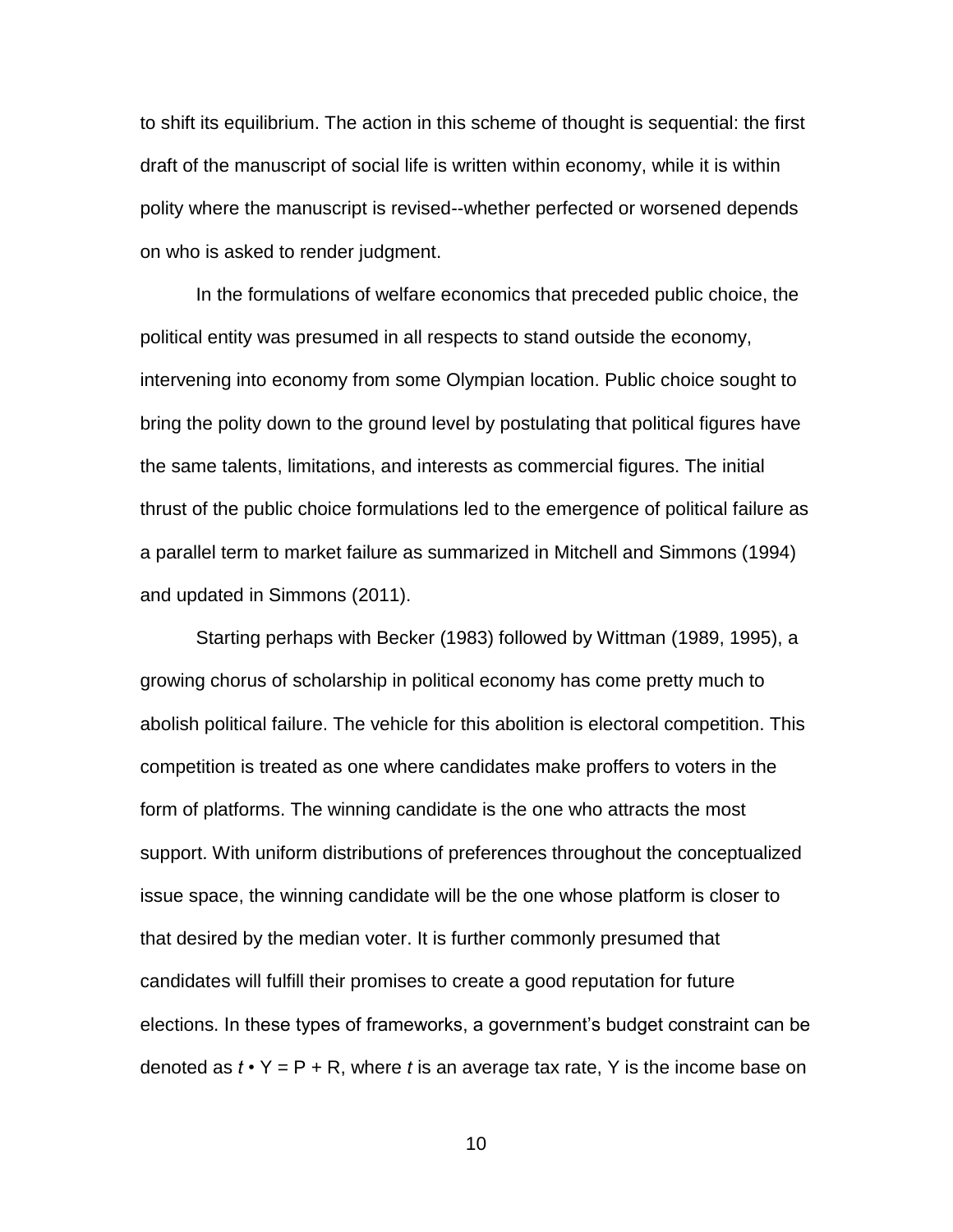which the tax is applied, and P and R are the objects of government expenditure. Within this formulation, P denotes spending on public goods while R denotes spending on rents for politicians.

Under what would seem to be the reasonable presumption that people value public goods but not rents for politicians, the nearly inescapable conclusion is that electoral competition will tend to yield zero rents. As compared with a politician whose platform contains rents, a politician whose platform offers fewer rents will capture more votes, provided only that voters value public goods but not political rents. Should voters have preferences among politicians independently of their platforms regarding public goods, some rents can be consistent with equilibrium. Those rents, however, would be limited by the intensity of this preference differential. Electoral competition will generate outcomes in the neighborhood of Pareto efficiency even if it doesn't arrive exactly at Pareto efficiency.<sup>1</sup>

Figure 1 illustrates the additive scheme of thought. It resembles a billiards table, and this image is apposite because the framework runs in terms of a political entity, P, acting upon an economic entity, E, to shift that entity to some alternative location. Following the customary left-right markers, the party of the left proposes to shift the economy in the leftward direction to  $E^{\text{L}}$ , while the party of the right proposes to shift it rightward to  $\mathsf{E}^\mathsf{R}.$  There are several notable features about this framework that are relevant to a comparison with entangled political

 $\overline{a}$ 

 $1$  Actually, rents in this case wouldn't truly be rents but would rather be a payment for a service: this is the amount the median voter would pay to be able to watch and listen to this politician relative to the alternative politician.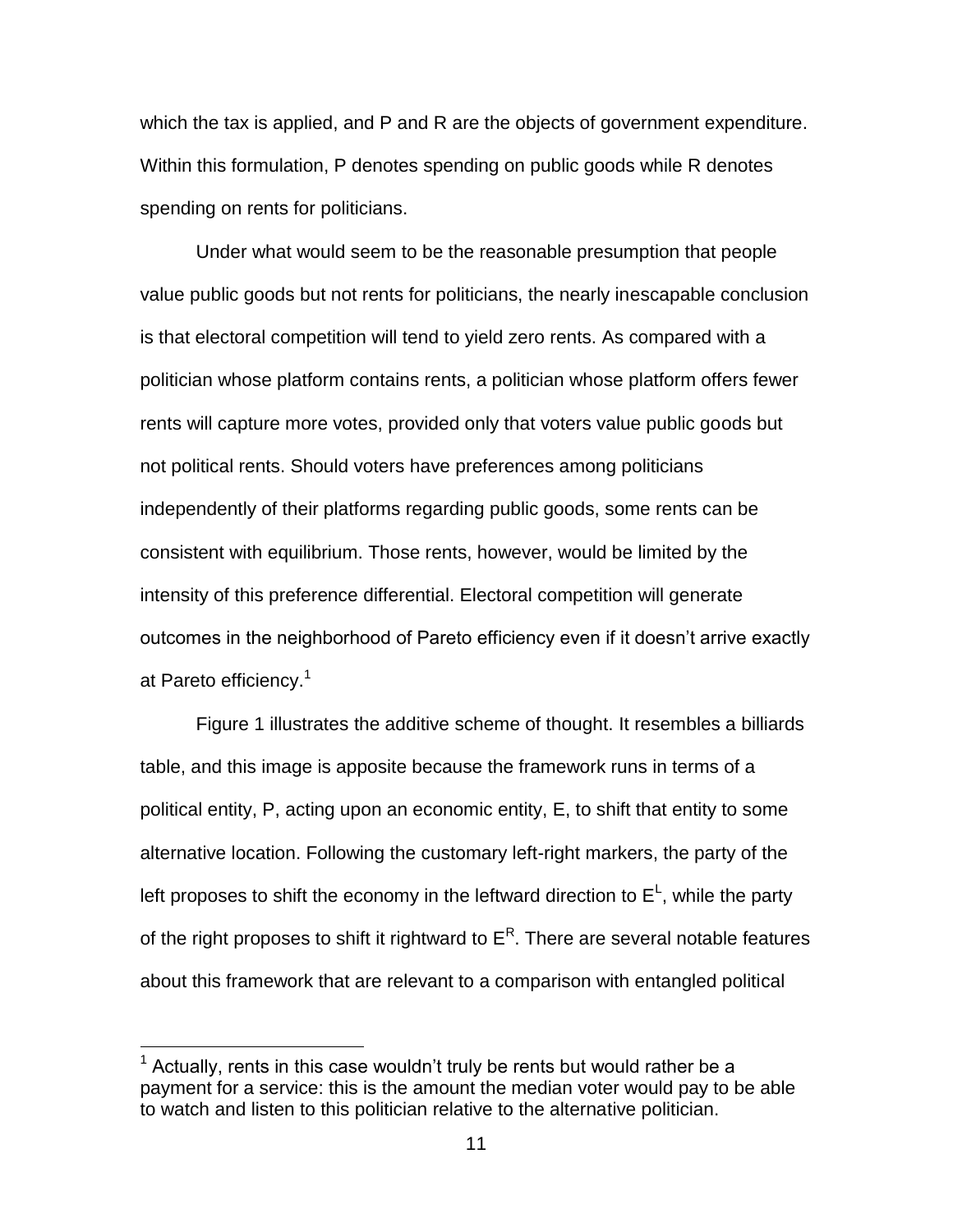economy as an alternative conceptual framework. One is that both economy and polity are single entities. An economy is reduced to this status through the presumption that it is in a state of equilibrium that will persist without outside shock. In the framework of additive political economy, that outside shock is supplied by polity. In this formulation, the participants in economy are members of a parade. Polity is the source of power that directs the parade, with the holder of that power designated as median voter within models of democratic regimes.

The simple model depicted in Figure 1 reduces the world to a single twoperson interaction. A median voter is stuck at E, an election determines where that voter would rather be, and the winning candidate shifts the voter to that alternative position, either  $E^{\text{L}}$  or  $E^{\text{R}}$ . It is no wonder that the new additive political economy concludes that electoral competition generates Pareto efficient allocations, for it is really impossible to conclude anything else without presuming that the median voter wants to act charitably toward the politician by countenancing the enjoyment of rents by the politician. But then we are not talking about rents, and are back in the world of Pareto efficiency once again.

A cursory inspection might leave this formulation seeming reasonable, for it does show politics as acting on economy. Careful examination, however, shows that this formulation ignores many matters of potential significance, and must do so because there is no way this formulation can address such matters. A parade marshal acts on a parade as a unit; a parade marshal can change a direction of march in an instant. An economy is not a single entity but rather is a congeries of entities that are pursuing different plans. And polity is not some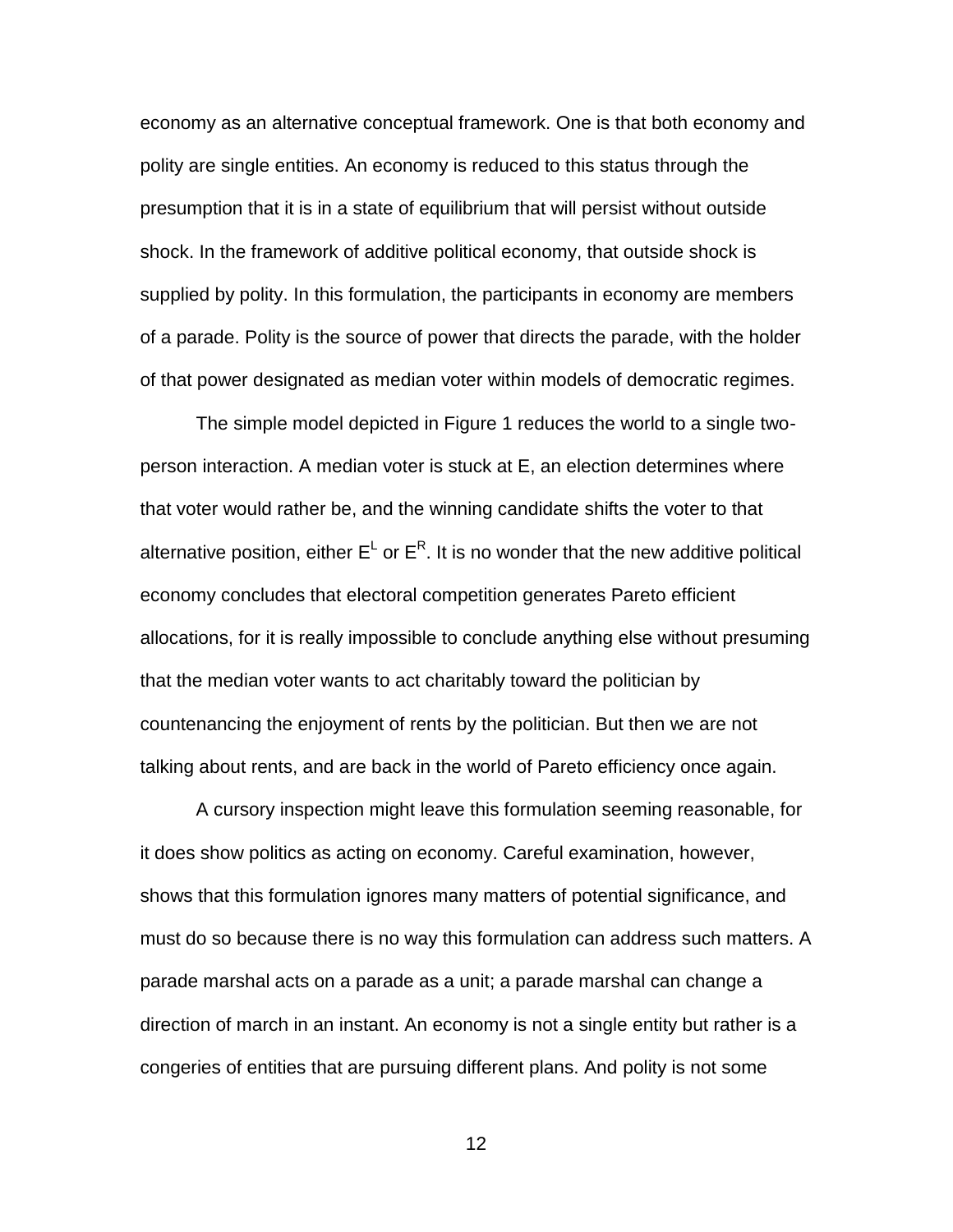unified source of power but rather is a collection of people who interact within some framework of rules because there is no option to such rule-governed interaction once you get beyond a mere handful of people. Polity, moreover, does not truly exist outside of economy, for it draws its support from within economy. It is no longer possible to advance meaningful statements that refer to the aggregate categories of public goods and political rents. If some political figures have alliances with some market participants, the distinction between public goods and political rents will often depend on who is making that judgment, for these depictions are constructions of judgment and not freestanding facts of nature. One person could well declare subsidized wind power to be a public good while another can declare it to be an instance of rent creation for some politically favored entity. We would, of course, expect to find suppliers of wind power to favor subsidization and declare wind power to be a public good, just as we would expect to find suppliers of other forms of energy describing those subsidies as products of rent seeking.

## **3. Entangled Political Economy**

Additive political economy is surely an inadequate ontology through which to explore the characteristic features of the object we denote as political economy. Figure 2 depicts in three stages how additive political economy can be transformed into entangled political economy. Panel A shows the additive point of departure, with economy denoted by a square and polity by an octagon. The lightning bolts pointing toward Panel B denote the transformation of parades into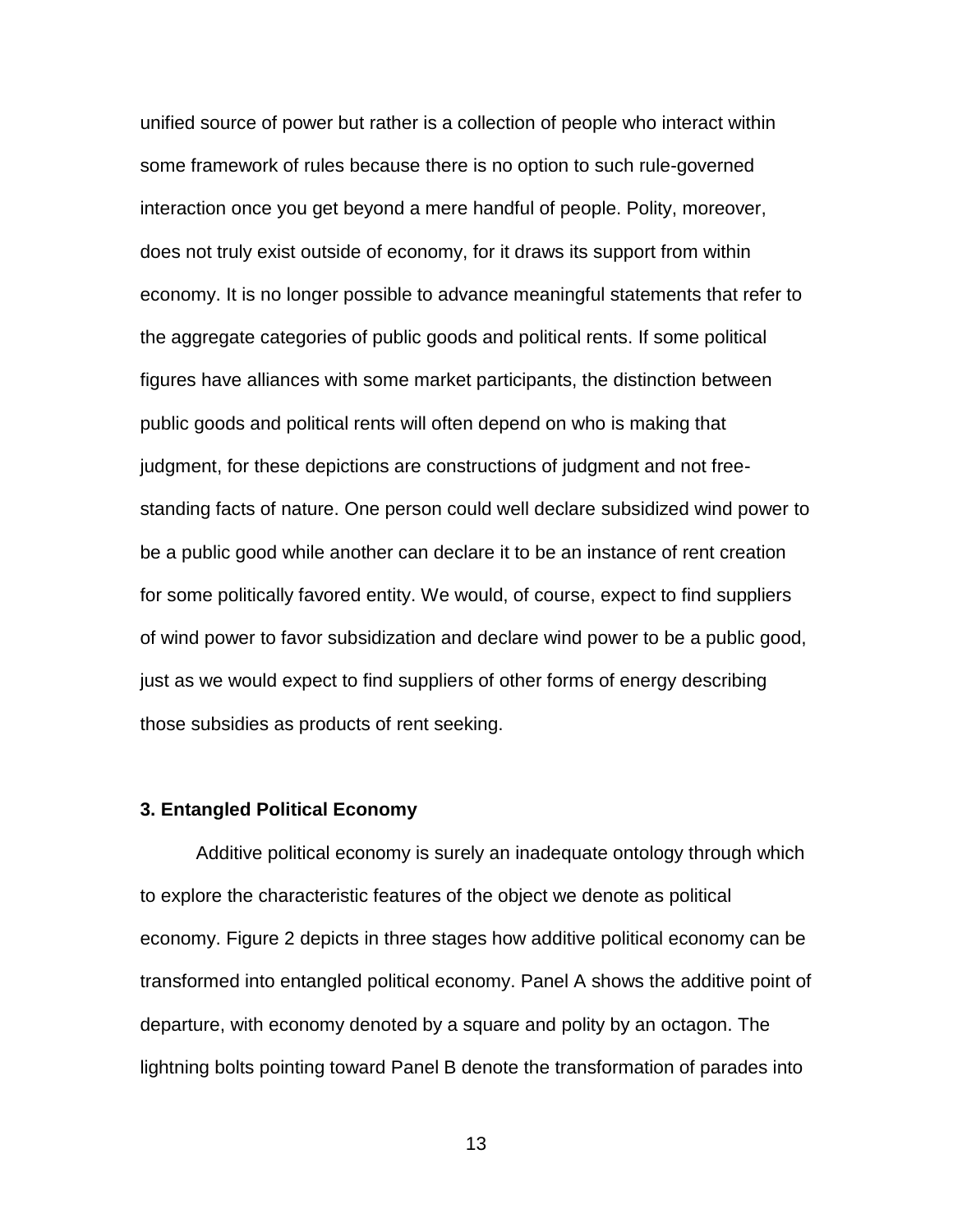piazzas. The point-mass entities shown in Panel A are transformed into incompletely connected networks of interacting participants in Panel B. As shown in Panel B, however, the two piazzas are separate venues. But they aren't separate, for they occupy the same societal territory. Panel C portrays the joining of the two piazzas, with the ovals denoting commercial entities and the triangles denoting political entities. Panel C is thus a graphical representation of entangled political economy.

This entangled system of political economy will have different properties from typical textbook versions of either market economies or democratic polities (Wagner 2009; Smith, Wagner, and Yandle 2011; Eusepi and Wagner 2011). The ways in which those properties differ will depend upon the structure of connection among the entities as well as upon qualitative properties resident in the various entities. Figure 3 illustrates three distinct patterns of entanglement. In Panel A there is no entanglement, and the image presented there corresponds to standard notions of guardian or watchdog polities, where political enterprises are involved in maintaining the framework of free competition among commercial entities, and nothing else. Panel B shows modest entanglement among commercial and political enterprises. Panel C shows heightened entanglement and could well illustrate the liberal fascism explored by Jonah Goldberg (2008). The movement between the panels also illustrates a century or so of transformation in the political economies of the western democracies. As Jonathan Hughes (1977) explains, a decent modicum of entanglement was present even in the colonial period of American history, and with that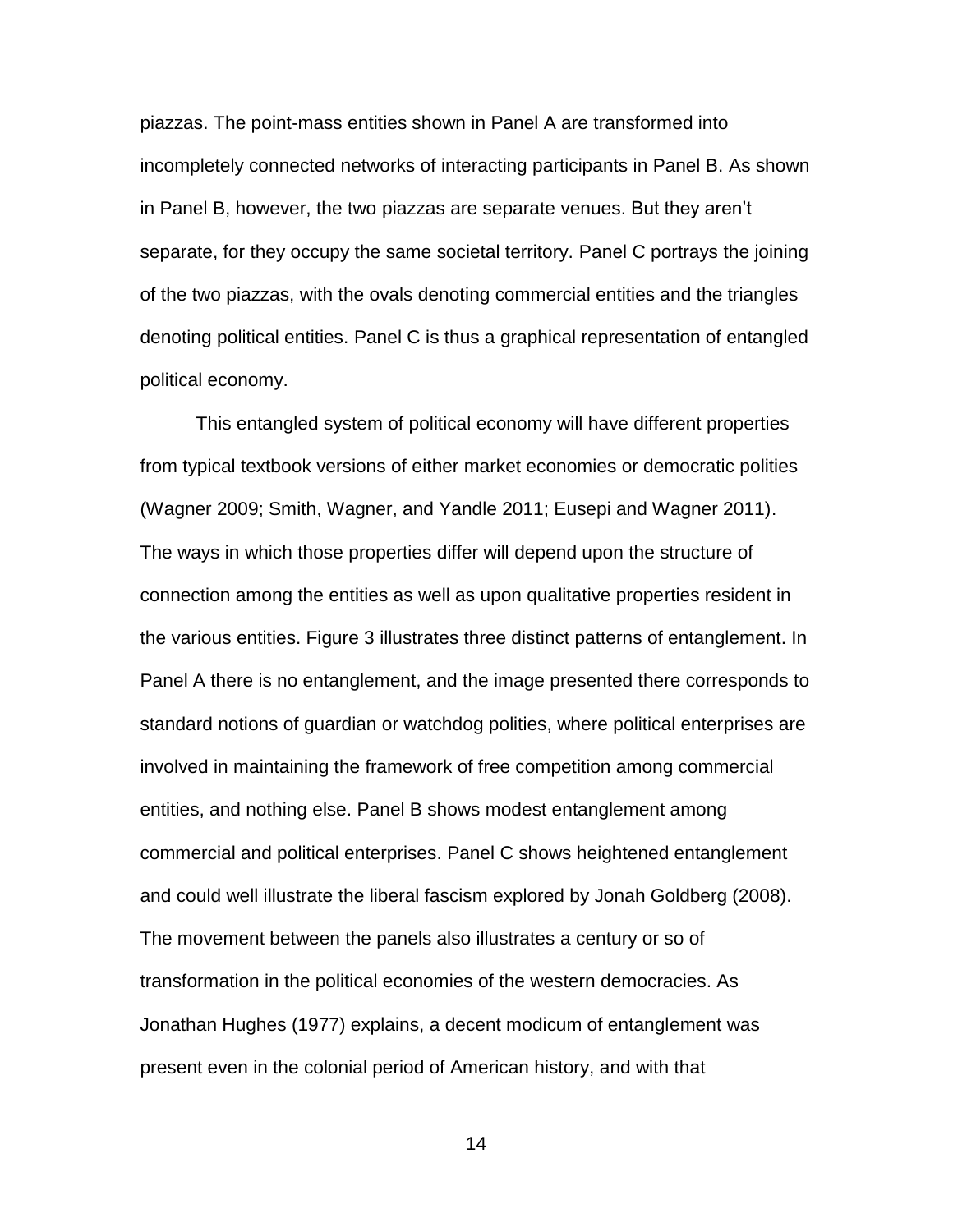entanglement gaining intensity pretty much regularly since late in the 19<sup>th</sup> century.

I have described entanglement as a pattern of connection among entities. These entities are enterprises, and enterprises are operated by people. At base, therefore, entanglement depicts a pattern of connection among people. While additive political economy, and the corresponding treatment of polities and economies, conceptualizes persons as independent actors who come together or not as they choose, entanglement recognizes that this conceptualization is more caricature or normative assertion than reality. In point of fact and similar to quantum entanglement in physics, entanglement entails some commonality in response to information among some sets of persons across entities typically denoted as political and economic. Conditions for entanglement are resident in human nature (Wagner 2007) and are nurtured by the civilizing process that operates in all societies (Elias 1982, 1991). The particular patterns of entanglement, however, are emergent features of human interaction and to some degree are subject to influence even if they are not open to direct control.

Entangled political economy seeks to render intelligible the changing patterns of political-economic activity within a society. Just as market theory is sometimes presented through images of an invisible hand, political activity would be presented in the same fashion. Leonard Read (1958) explains that no one can fully specify a plan that would yield pencils as a product of that plan, as against being able to assemble pencils within some pre-existing nexus of relationships. Pencils are a product of systemic interaction within some institutional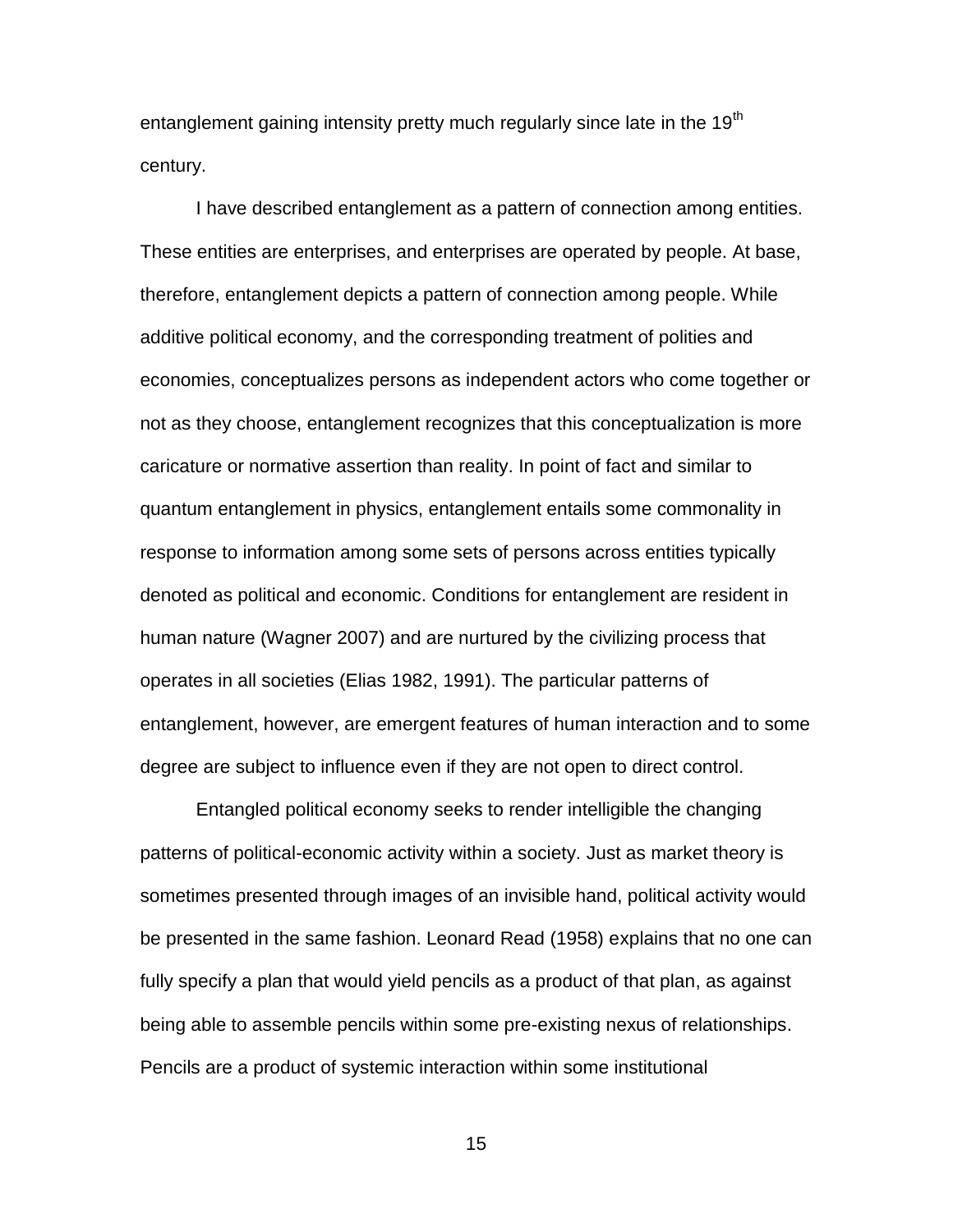arrangement that governs relationships and actions among participants. This same invisible-hand type of orientation can be brought to bear on politically organized activity, as Roland McKean (1965) suggests and as Wagner (2007, 2012a) carries forward. Vincent Ostrom (1962) illustrates this theme in explaining that the supply of water in cities is not a product of some single plan, either private or public, but is a product of complex interaction among numerous participants, both private and public, and with some of those interactions being of mutual advantage and others not.

With respect to patterns of entanglement, Jane Jacobs (1992: 92-111) described commingling among commercial and guardian entities as being capable of generating "monstrous moral hybrids." It is easy to see how this might occur by recurring to Maffeo Pantaleoni's (1911) treatment of parasitical political pricing. Market enterprises generate revenues by offering services to customers. The theory of a market economy explains how orderly patterns of activity can arise without anyone planning the entire system of interaction. Individual entities plan their activities, of course, but the entire system of interaction is spontaneously ordered and not planned. A theory of entangled political economy seeks to extend that recognition to collectively organized activity. Within this framework, patterns of collective activity would emerge out of interactions among participants in political processes just as patterns of market activity emerge out of interactions among participants in market processes. Within an entangled system of political economy, however, both types of entity operate on the same societal landscape.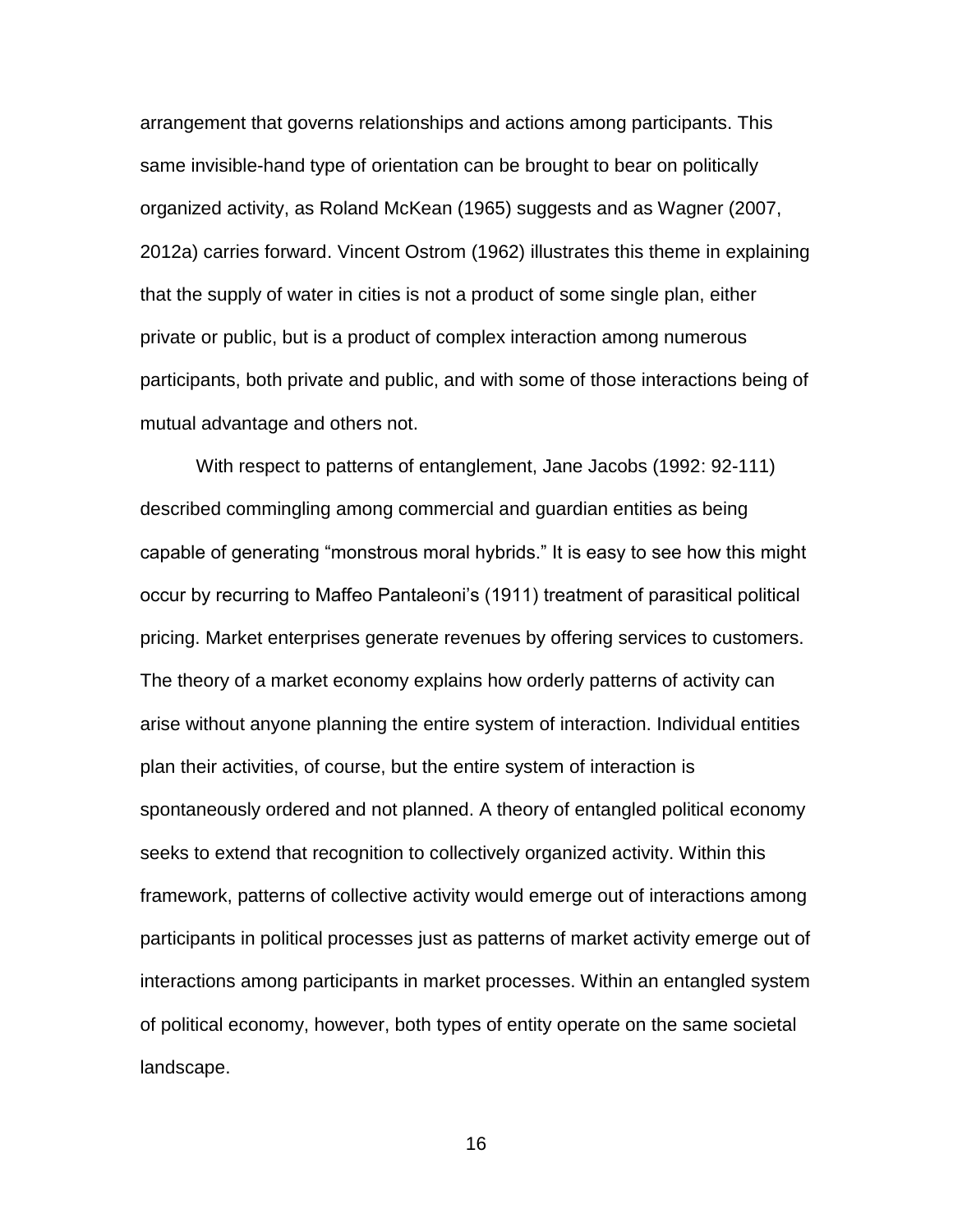Unlike market entities, political entities cannot generate their own revenue. To support their activities, political entities must attach themselves parasitically to market entities and activities. The nature of that attachment depends on both the form of taxation and the character of the budgetary process. In any case, political enterprises within an entangled system of political economy exist parasitically upon the activities of market enterprises within that system. The presence of parasitical relationships modifies the character of economic processes from that portrayed in the pure theory of markets, as Figure 4 illustrates. Panel A shows a simple market relationship between two private entities denoted by the large circles. The two arrows connecting the circles denote the exchange relationship between the participants, typically services flowing in one direction and money in the other. The two tiny circles extending out from the larger circles denote the expectation of gains from trade by each participant. To provide a concrete example to carry forward, one enterprise might be a marina and the other might be an enterprise that dredges channels and replenishes eroded beaches. The marina has a beach that erodes and channels that become clogged with silt. Panel A illustrates ordinary market exchange between the two enterprises.

Panel B asks what happens when one of the entities, say the dredging enterprise, is a political enterprise whose cooperation the marina requires. Panel B is obviously more complex than Panel A, and in that greater complexity lays a significant part of the story of entanglement. The dredging service cannot capture profit from its services. Indeed, it will typically operate from budgetary appropriation. How, then, does the marina get the channels dredged and the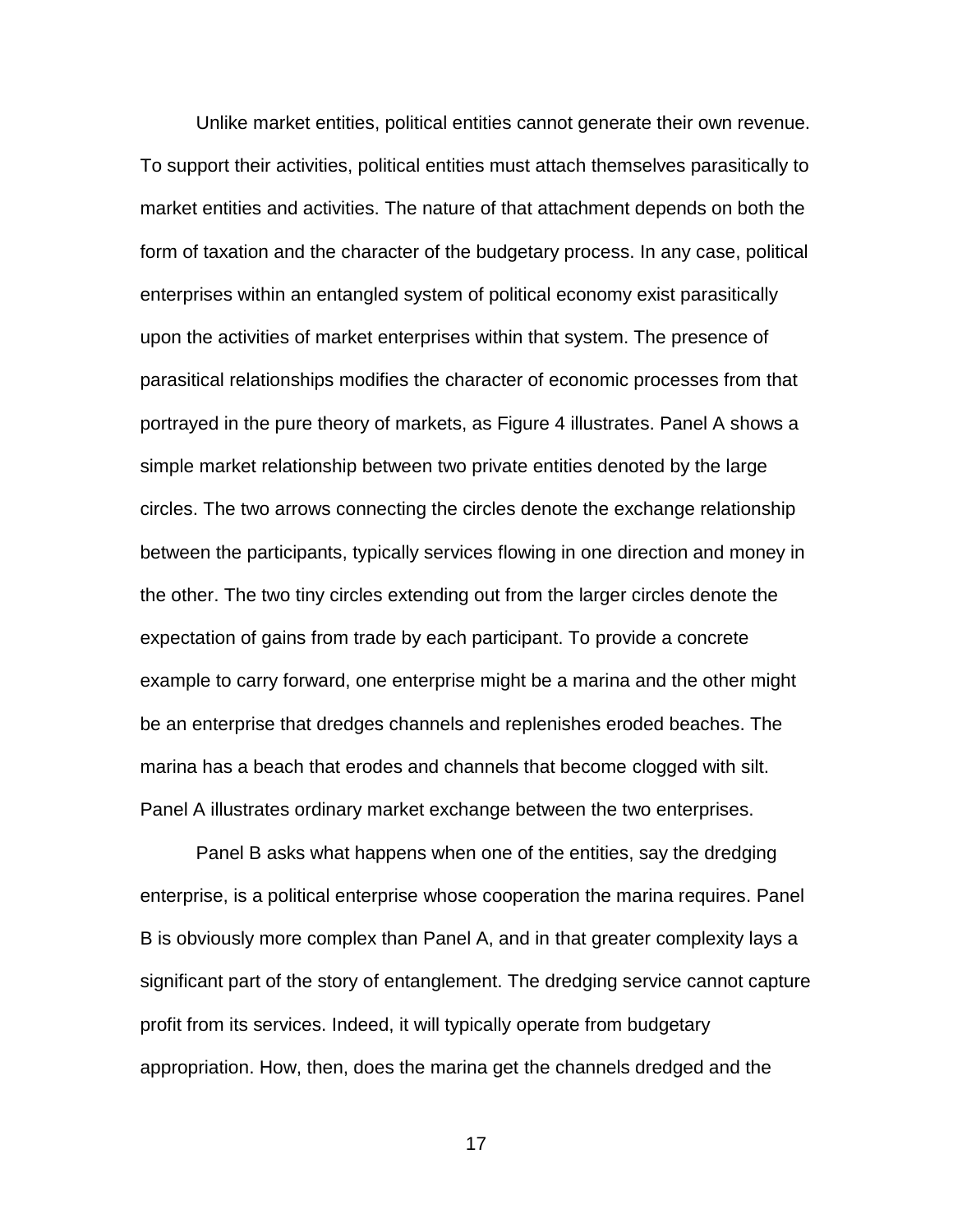beach replenished? There must be some alternative transactional structure in play; moreover, one that at relatively modest levels of entanglement might be relatively benign while at higher levels becoming the monstrous moral hybrids that Jacobs (1992) described. There are two forms of complexity in Panel B. One concerns the relationship between the entities. The dredging enterprise has limited capacity and confronts scarcity, as does the marina. The dredging service, moreover, is nominally nonprofit and receives no direct revenue for the service it provides. Yet, somehow there must be some kind of meeting of the minds for the "transaction" to go forward. Panel B illustrates this with a small circle extending southeastward from the large circle, along with the ]-shaped arrow extending from the political to the market enterprise. These indicate an indirect form of transaction, not different in form from the various indirect transactions that arise in the presence of price controls, as Cheung (1975) explains for rent control.

Also shown in Panel B is a forced triad (Podemska-Mikluch and Wagner 2012) to indicate the inability of a system of political pricing to operate without parasitical attachment to market transactions. In democratic settings, triadic transactions create two types of participants: those who willfully participate and those who are forced to participate. Willful participants will be those who gain from their transaction with the political enterprise, while forced participants will be those who lose. Typically, those losses will be imposed through a budgetary process through which they are taxed to provide the service to the willful participant. It should also be noted, however, that so-called willful participation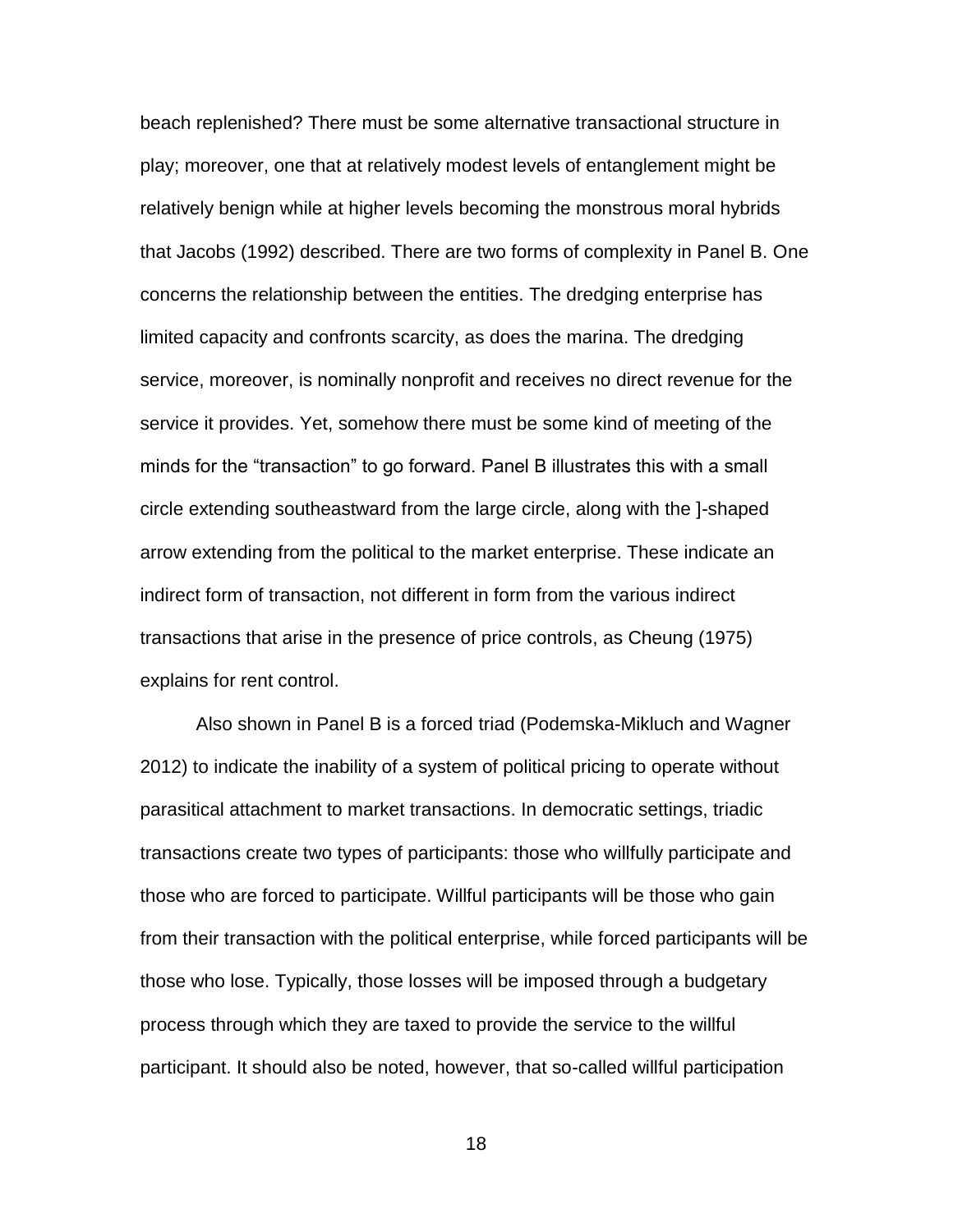can come under duress, as illustrated by the situation of a reluctant duelist (Ellsberg 1956). If there were no forced triad, the transaction would not have a political character and would instead be between market enterprises as illustrated by Panel A.

Entangled political economy is a framework that fits a bottom-up representation of social phenomena, as Figure 5 illustrates (and which was first presented in Wagner 2012b). As shown there, there is a micro level where all action occurs and a macro level which is not a locus of action but rather is a construction that resembles the tales told by the prisoners in Plato's cave. As Figure 5 is drawn, all participants are the same size and all are bound by the same kind of connective tissue. In reality, the participants are of different size and, moreover, operate with different connective tissue. How these differences play out within an evolving ecology of plans is a topic of significance for a theory of entangled political economy, as illustrated for central baking in particular by Roger Koppl (2002).

With respect to connective tissue, transactions between commercial entities are dyadic within a framework of private property, and with multi-party transactions capable of being aggregated within the dyadic rubric. When political entities enter, transactions become triadic and the connective tissue acquires different qualities (Podemska-Mikluch and Wagner 2012). These differences in connective tissue can be illustrated by considering the settlement of commercial disputes between two commercial entities on the one hand and between a commercial and a political entity on the other hand. Commercial entities are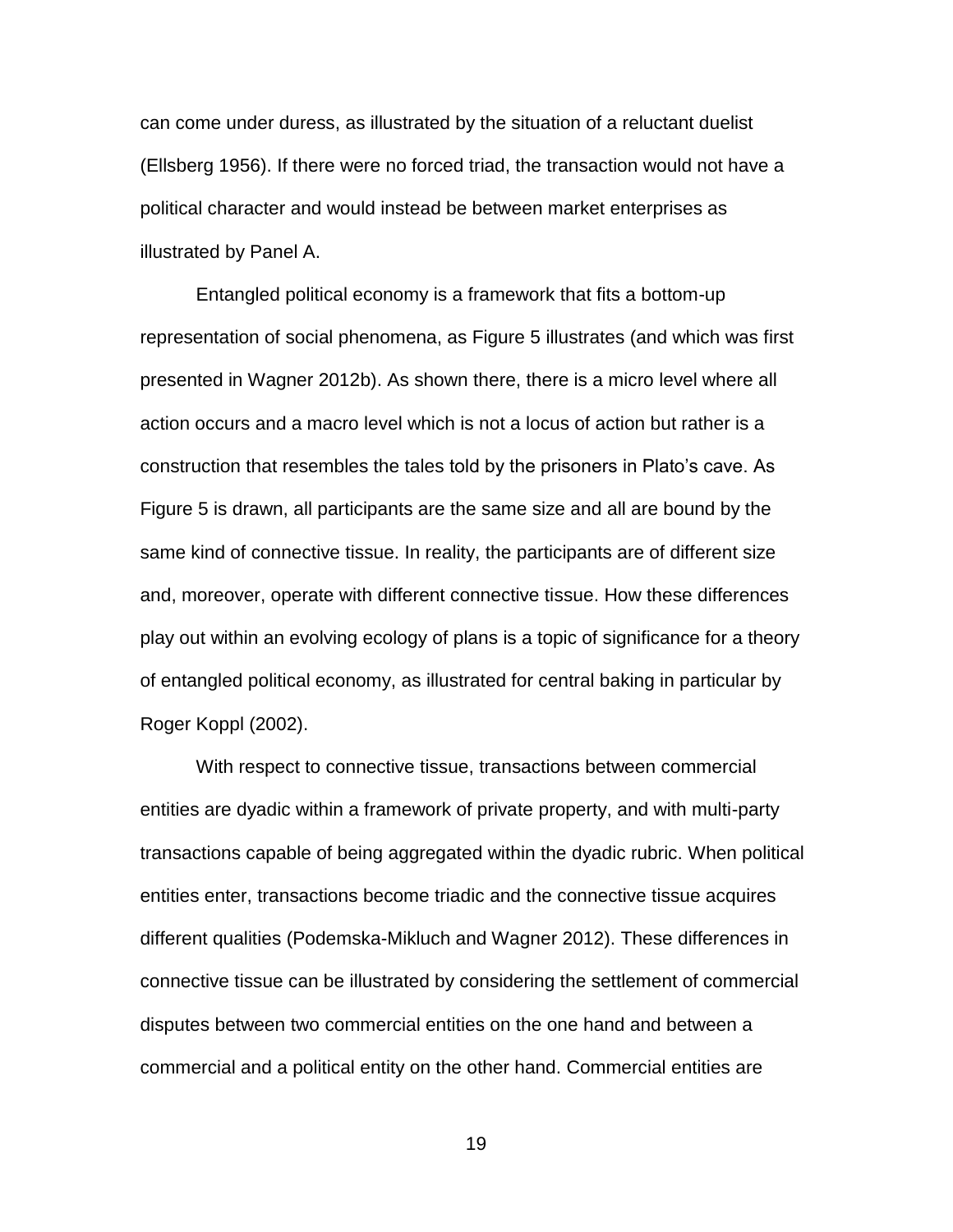residual claimants to their legal expenses, and so have incentive to settle disputes to capture those expenses. Both entities speak the same commercial language of profit and loss, so it's no surprise that most disputes between commercial entities are settled without trial.

The situation changes if one of the disputants is a political entity, for the connective tissue in such a relationship has different qualities than the tissue that connects commercial entities. Between commercial entities, the connective tissue is fabricated through mutuality of interest between equals in the sense that each desires the other's business. With relationships between commercial and political entities, the connective tissue is spun through some admixture of coercion and consent, thereby replacing relationships grounded in mutuality with relationships grounded to some extent in domination-and-subordination. A political plaintiff is not a residual claimant, so does not speak the same commercial language as a commercial defendant. A political plaintiff operates within a budgetary framework that renders budgets as inputs into some objective function. For instance, a political plaintiff who seeks higher elected office can choose to settle or pursue cases based on calculations about expected political advantage. What results in this setting is the use of budgetary appropriations as investments in seeking higher office. $2$ 

A word should be inserted here about the relationship between cost and choice (Buchanan 1969) in relation to Figure 5. The budget with which a public

 $\overline{a}$ 

 $2$  Seeking higher office is just one of numerous possibilities. Another is the pursuit of alternative employment possibilities through connections created via the selection of cases to purse or to settle. Still another is the pursuit of favored causes at public expense.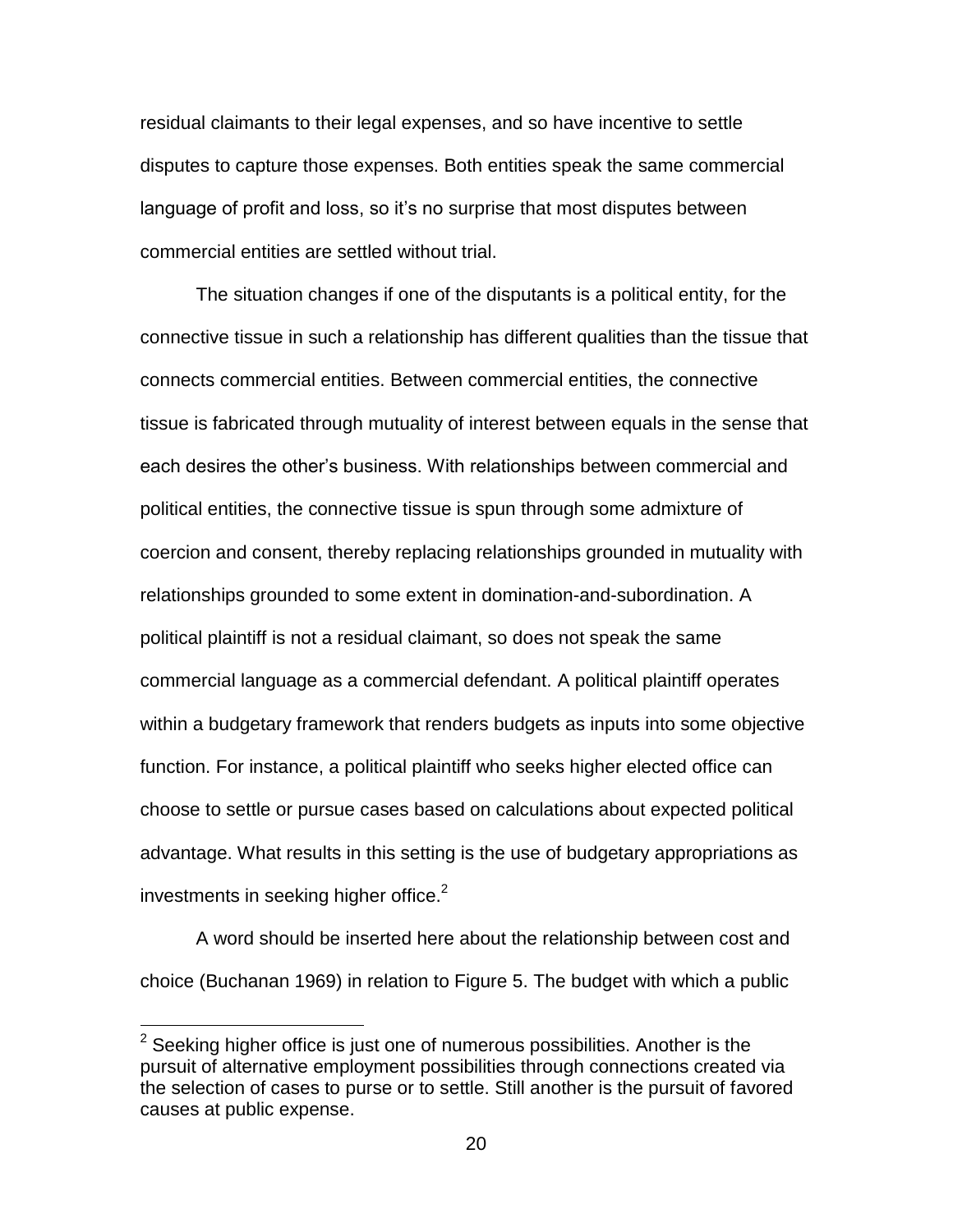entity works is an item at the macro level. Action, however, occurs on the micro level. Cost is a micro and not a macro category. Cost is the obstacle to action. It is the value someone attaches to the course of action not taken because some alternative action is taken instead. Whether a trial requires \$10 million or \$20 million to pursue is irrelevant *per se* in a budgetary context because there is no residual to be claimed so there is no one for whom that magnitude is directly relevant. What is relevant and all that is relevant is the evaluation some choosing official places on the options that lie beneath that magnitude. What results is a conflict between different rationalities that pertain to different environments of action (Bourdieu 1990, MacIntyre 1988, Gigerenzer 2008). Rational conduct in a dispute between two residual claimants will differ from rational conduct between a residual claimant and a political entity because action-taking entities face different sets of ground-level options even if the macro-level magnitudes are the same.

### **4. Faustian Bargains and Constitutional Architecture**

Vincent Ostrom (1984, 1996) explains that government is a form of Faustian bargain: it represents the use of an instrument of evil—the replacement of consent with force--to achieve good, recognizing that an evil instrument will be used for evil as well as for good. In this regard, statistical decision theory offers a significant lesson in starting from recognition that perfection is impossible. To the contrary, the more one type of error is avoided the more the other type of error will be committed. The more that force is used to secure outcomes that might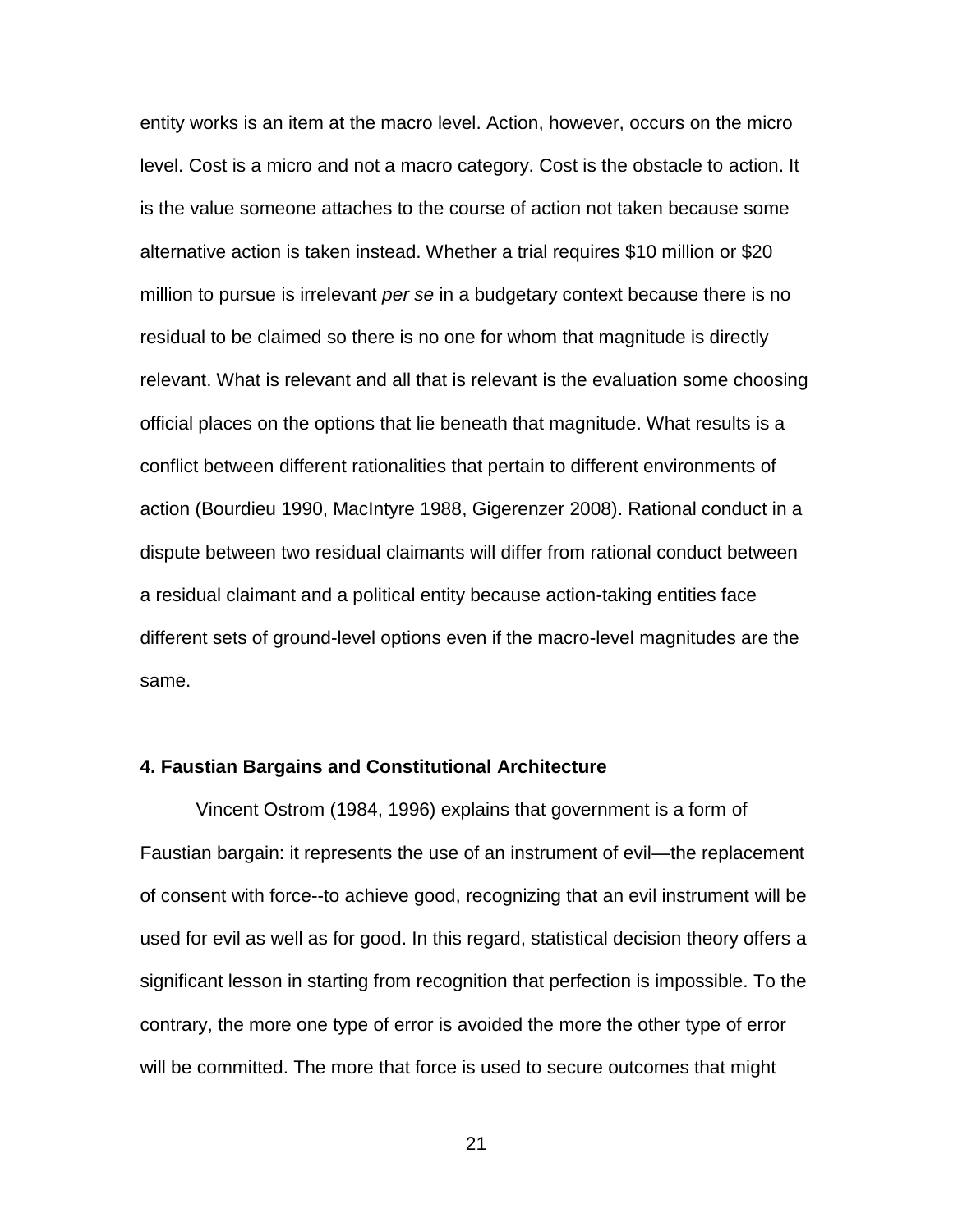seem to accord with notions of public good, the more that force will also be used to secure public bad. And the less that force is used to avoid public bad, the less it will be able to secure public good.

Within this framework, constitutional rules and devices are similar to experimental formats and decision rules in that they serve as filters of variable quality. A fine-grained filter might keep out most undesired sentiment, but it will also keep out some desired material. A course-grained filter might let that desired material pass through, but at the expense of also passing through much undesired material. While this setting is a difficult fact of life in experimental and statistical settings, it is doubly difficult in constitutional settings. The conductors of an experiment probably agree on the distinction between good and bad. The matter isn't so simple in constitutional settings. While it is easy enough to refer to abstract notions of public goods, rent seeking, and the like, there is nothing in reality that identifies these terms with observed objects or actions. Once again, we are back to recognition that our objects are theoretically constructed, and in a setting where it is probably rare that there would exist unanimity in particular instances of efforts to attach labels of "public goods" or "rent seeking" to particular actions. There could well exist universal agreement in the abstract that providing public goods and avoiding rent seeking are good, while at the same time there would exist considerable disagreement about how those labels apply to particular actions.

The clash between conflicting rationalities is one way of working with the Faustian character of public force through the ability of the presence or absence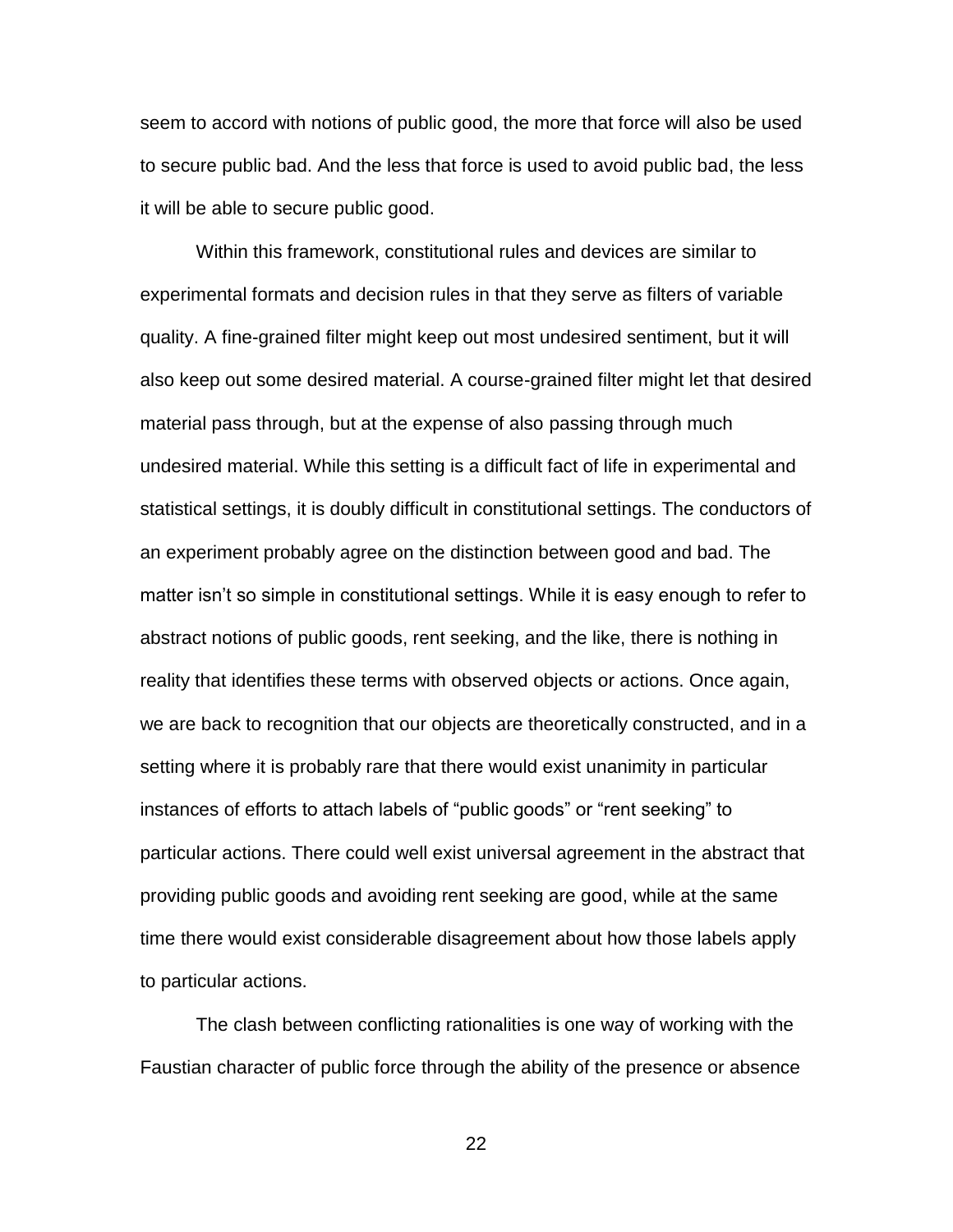of force to change both the connective tissue and the architecture of social relations. As an ideal type, liberalism envisions society as constituted through horizontal relations among equals. Connective tissue is woven through material created through mutuality. As an alternative ideal type, collectivism envisions society as constituted vertically, as illustrated by shepherds tending their sheep. Connective tissue is woven with material fabricated through the hierarchical status of superior and subordinate and of domination and subordination. Reality, of course, is an admixture of ideal types. Indeed, the division of labor is itself a source of status and hierarchy even if at some long ago instant it might have originated in some mutual rendering of service.

The ideal type of liberalism is private property; the ideal type of collectivism is common property. Neither ideal type appears in pure form in reality, nor could any but the most rudimentary societies operate under ideal typical conditions of either sort. Property rights are often presented by the image of a bundle of sticks, and with the owner of that bundle being able to alienate some of those sticks through market transactions. For instance, someone who owns a parcel of land might grant a right of transit to an adjacent landowner who otherwise would have to travel a longer distance. That same owner might also lease to someone else exclusive right to use a pasture on the land, and yet lease to yet another person a right to harvest berries that grow naturally on the property.

All such transactions as these, however, would fall within the rubric of private property and private ordering. The uses to which that bundle of sticks is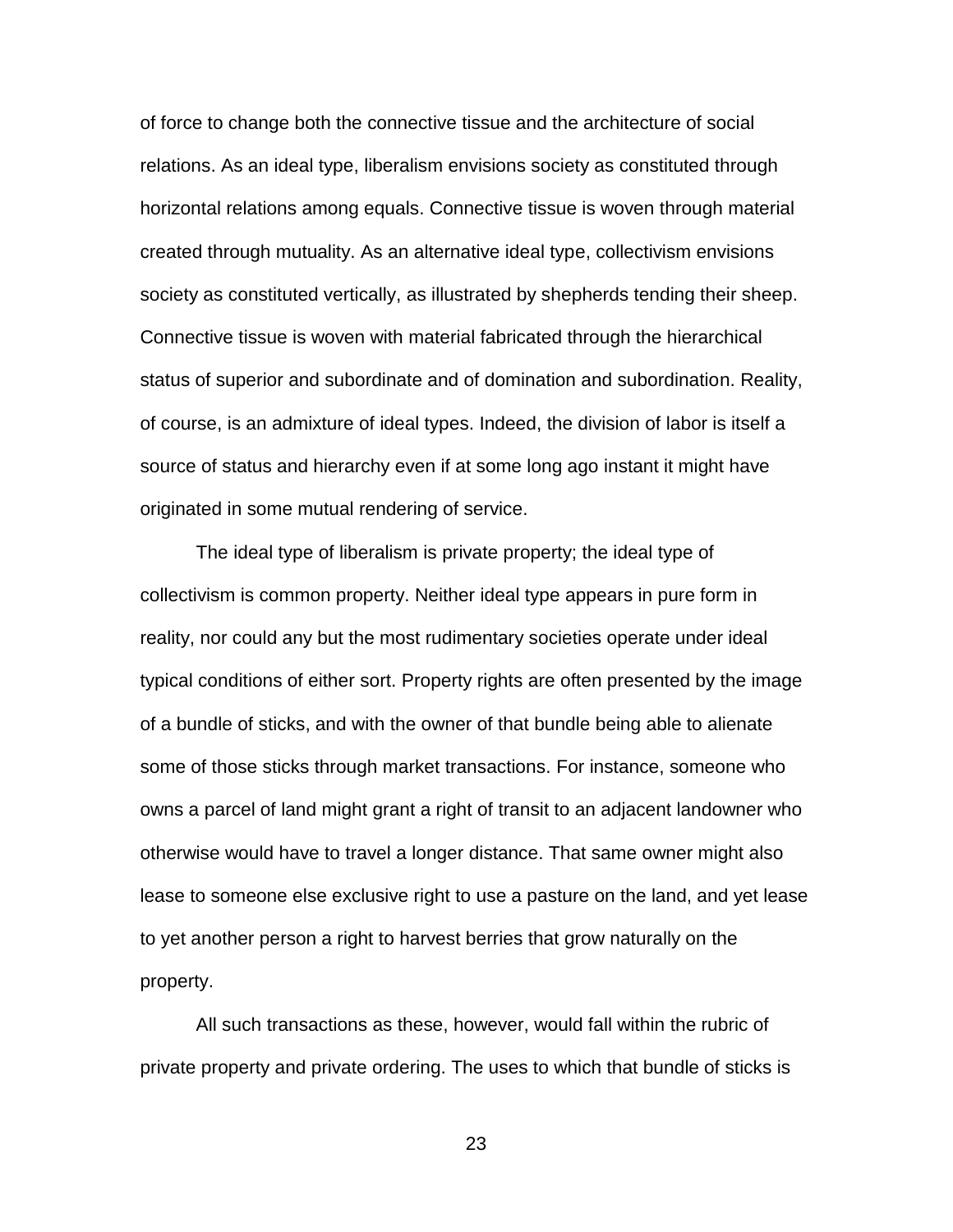put will be a matter of dyadic interaction. But private property is not found in its ideal form because triadic participation is present and, in recent times, expanding. Public ordering can likewise act on the bundle of sticks, as illustrated by regulations of all kinds. A landowner might install a septic field, but public ordering might remove maintenance from the owner's bundle by requiring periodic public inspection and servicing. A financial regulator might require lenders to hold loan portfolios that conform to some distributive criteria regarding income, gender, and race. The reach of private property and private ordering has been generally shrinking for a century or so. That shrinkage, however, is always a consequence of actions and interactions at the micro level as depicted by Figure 5, which means in turn that this entangled process is driven by people seeking gain at the micro level. Part of that search will often take recourse to constructions that pertain to macro-level constructions, but this, as Pareto (1935) recognized, is a feature of creating ideological resonance in the presence of the non-rational action that accompanies collective property and its absence of residual claimacy.

## **5. Concluding Remarks**

This is the world of entangled political economy, which is also the world of invisible-hand political economy (Aydinonat 2008). Figure 5 depicts a social setting where micro level interaction is the domain largely of intention and planning, while the gamut of macro level configurations are emergent byproducts of that intentional action. This doesn't mean that one must accept what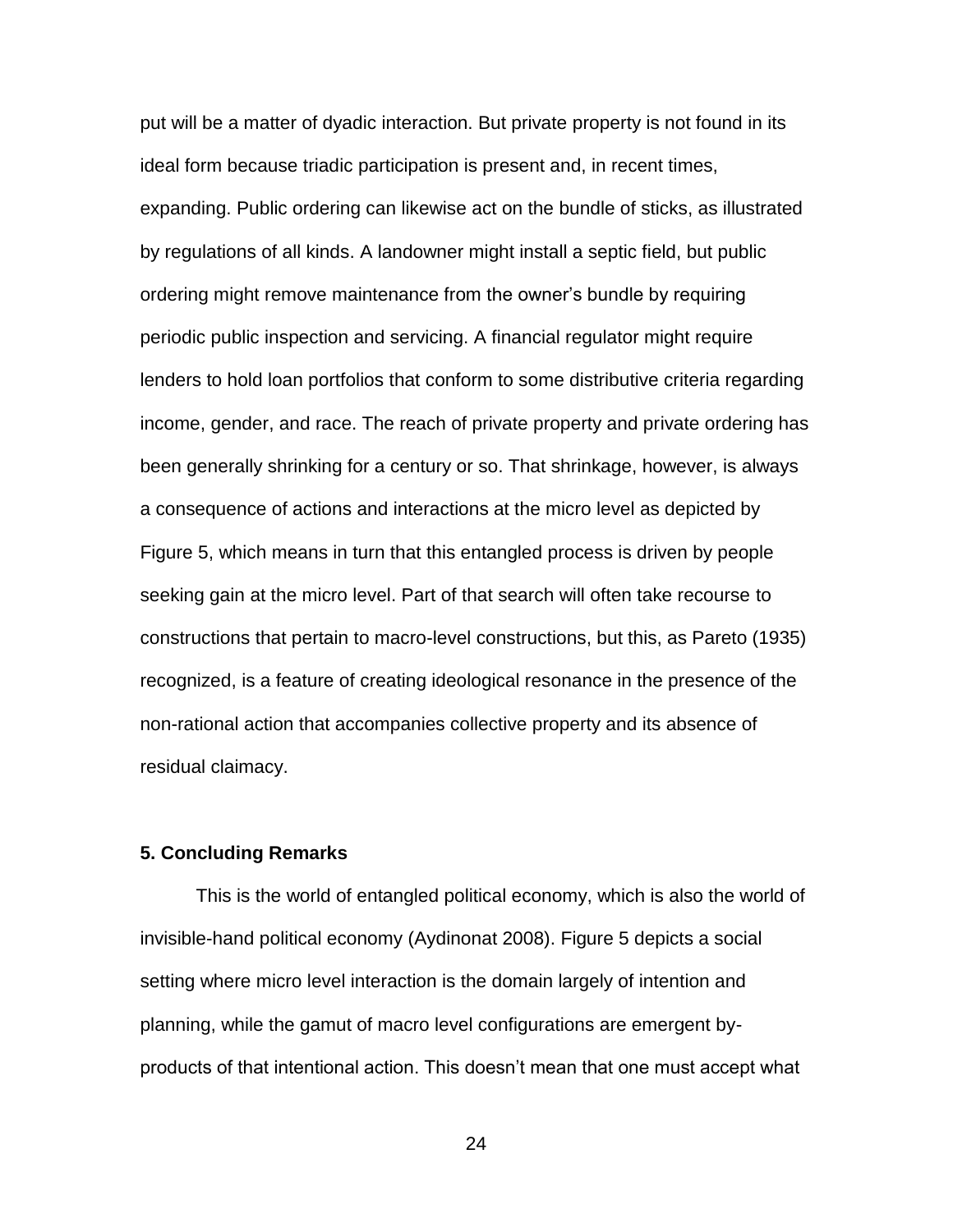one gets. It means rather that any change of direction or pattern must operate through changing the properties of interaction at the micro level. This relationship between micro and macro levels was central to the ORDO liberalism that Walter Eucken (1952) articulated and which was subsequently amplified and extended in such places as Kaspar and Streit (1998), Leipold and Pies, eds. (2000), Streit (1992), and Vanberg (1988). Within that framework a distinction is made between the principles that guide human interaction and the substantive features of such interaction. With respect to principles, the central issue was whether those interactions would be constituted through mutuality and reciprocity or entailed feudal-like status relationships grounded in domination-and-subordination. Given a choice for mutuality and reciprocity, attention shifted to how to control the Faustian bargain, realizing that no filter can achieve perfection. Here, the principle of market conformability comes into play. Political entities could act, but in so doing they could not contravene the market principles of private property and freedom of contract.

To be sure, the takings clause of the  $5<sup>th</sup>$  Amendment to the American constitution fits the principle of market conformability. It says that political entities can take private property only if doing so is for good public use and only if just compensation is paid. As Epstein (1985) shows, many takings are for private use or questionable public use, and often with little compensation paid. Constitutional provisions are never self-enforcing, for the enforcement of anything is always a human quality. Strong motives often trump high principles, as Charles Warren (1932) chronicles, which means that the Faustian bargain is always present to do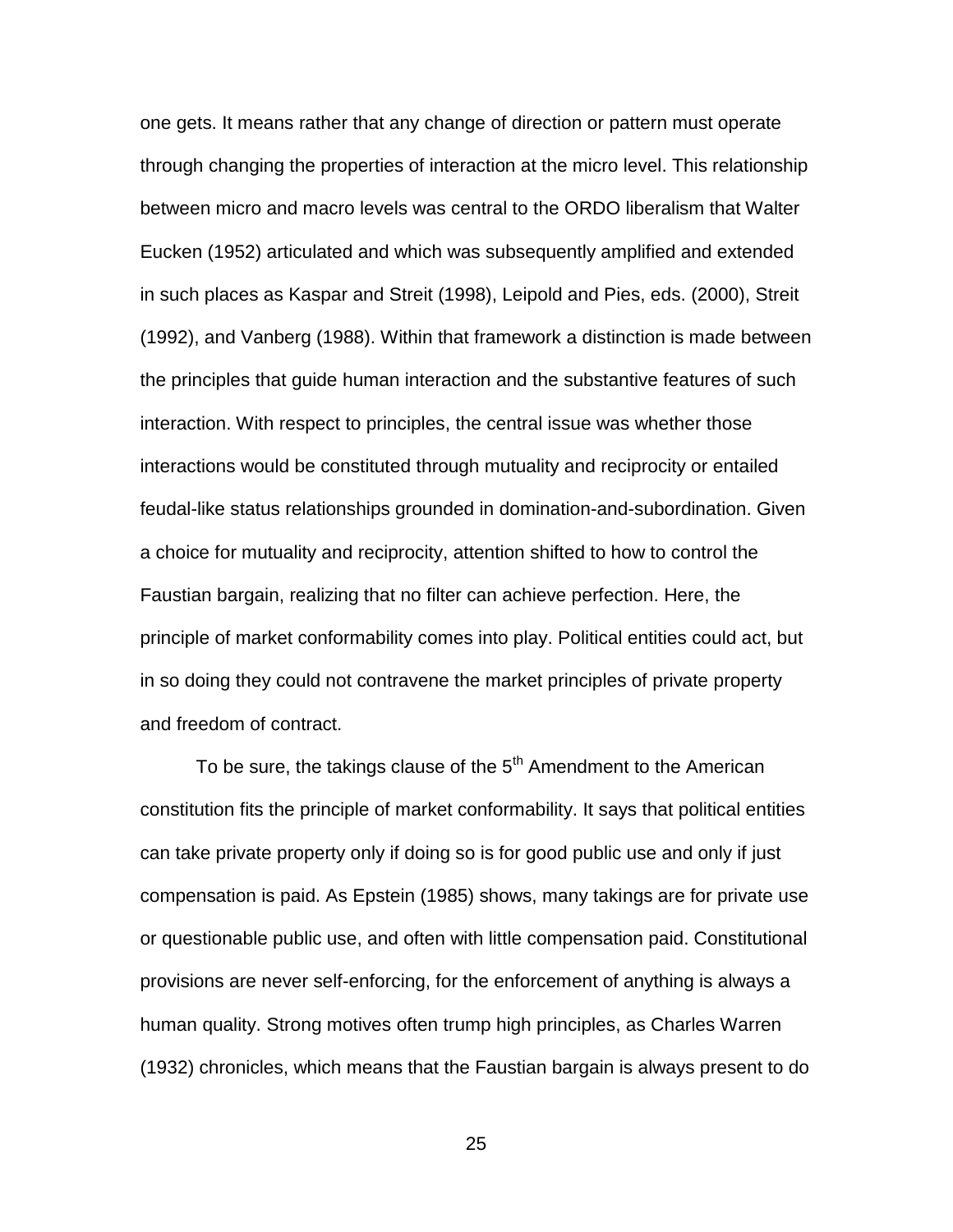its work. James Madison recognized this when he asked in *Federalist 51*: "What is government but the greatest of all reflections on human nature?"

Entangled political economy is old and not new. It is a concomitant of treating economics as a social science, as against treating it as a science of individual action in an equilibrated society. The downside of the marginal revolution, and a mighty big downside it has been, is the reduction of economic theory to a treatment of some rational agent in various settings. Among the marginalist troika, only Carl Menger (1871, 1883) kept alive the social quality of economic theory. It is often asked why there is so little money in politics in light of the attention given to rent seeking, with the presumption being that the expenses of political campaigns should be even higher. The question is posed this way because this is where the light is shining. The illumination cast by entangled political economy would show the presence of politics to be ubiquitous, so much so that we don't even think of it. Its presence can be detected in advertising on busses and in arenas, in television programming, and in the qualities of corporate executives. Entanglement affects the connective structure of societies, which in turn does the same work as technological change, as Jason Potts ((2000) explains. In other words, the vision of entangled political economy is a feature of the effort to treat economics genuinely as a social science.

This doesn't mean that it is impossible to alter the pattern of social interaction and its accompanying characteristics. It means only that doing so is not a simple matter of getting a parade marshal to change the direction of march. It is rather a matter of securing changes in conduct among a significant number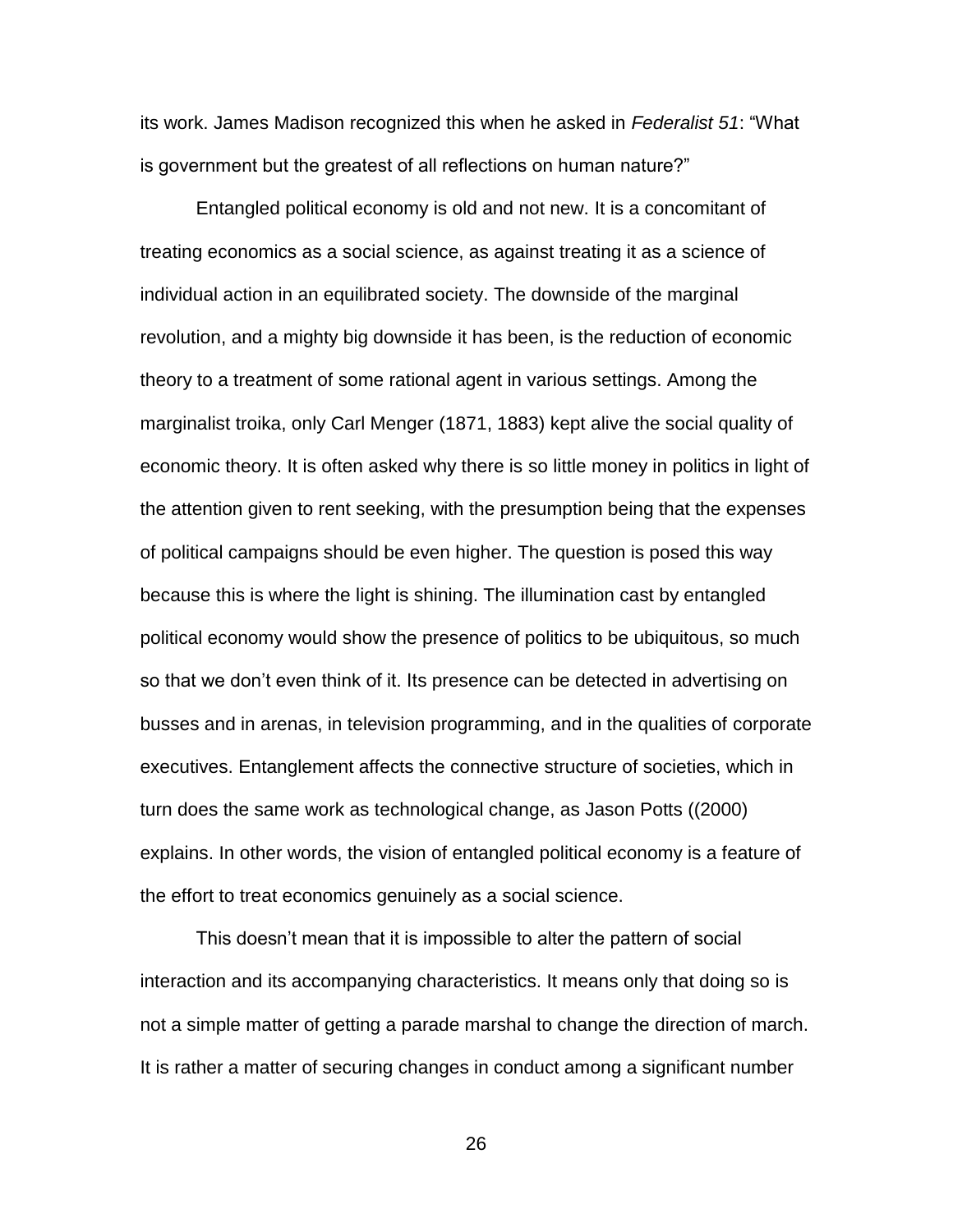of participants in the piazza to change the macro level characteristics which are not direct objects of choice. There is no necessity that the monstrous moral hybrids Jane Jacobs (1992) sets forth will arise in full force, but the Faustian nature of the bargain that accompanies the use of governmental force affirms recognition that eternal vigilance is the price of liberty—and that liberty carries a significant price because the practice of liberty requires people to resist the siren call to enlist themselves as sheep in some progressivist-shepherd's flock (Ostrom 1997).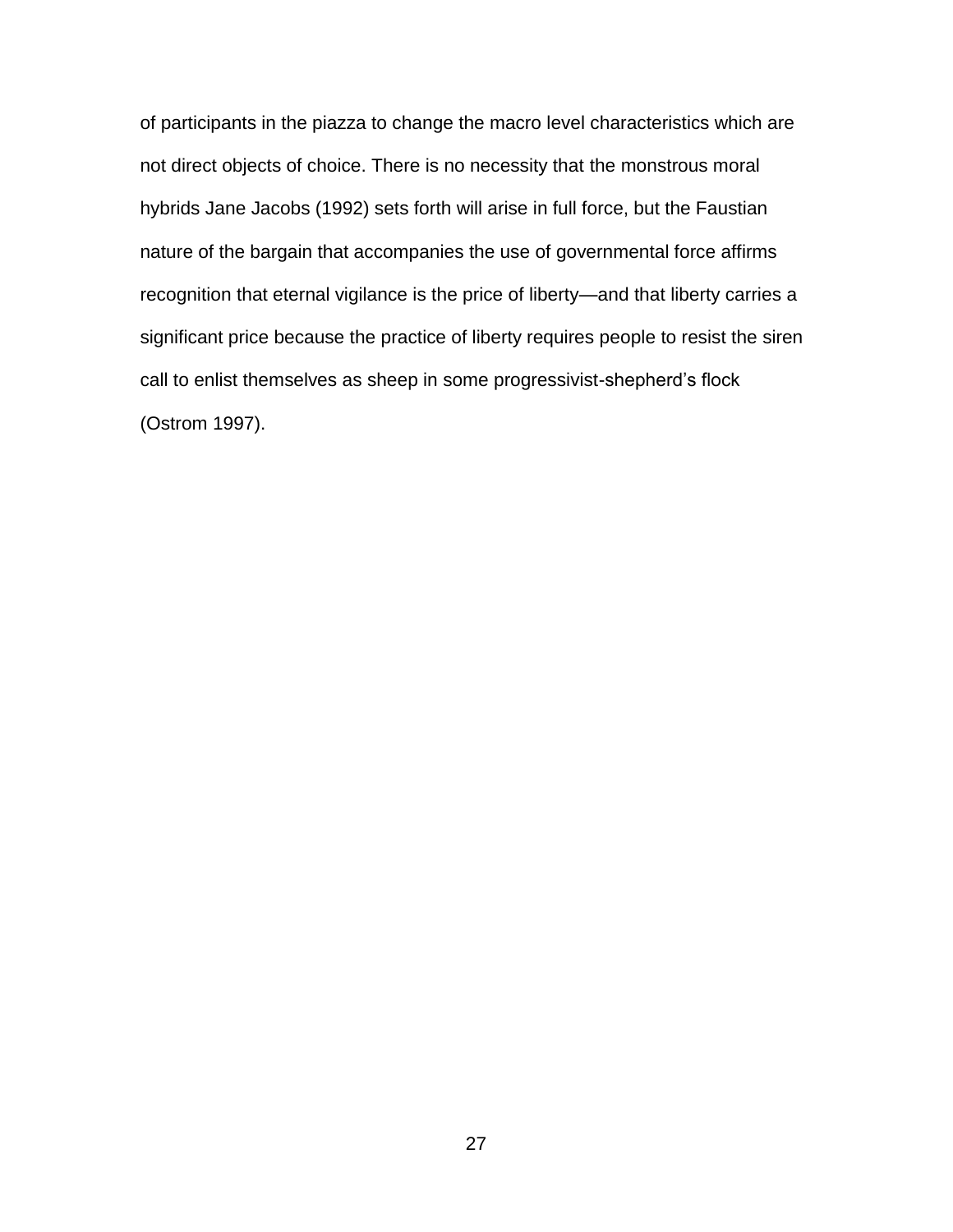| Table 1                                                                                                               |                                                                                                |
|-----------------------------------------------------------------------------------------------------------------------|------------------------------------------------------------------------------------------------|
| <b>Five Conceptual Dichotomies Pertaining to Political Economy</b>                                                    |                                                                                                |
| <b>Orthodox, additive framework</b>                                                                                   | Alternative, entangled framework                                                               |
| Society as placid and equilibrated                                                                                    | Society as turbulent and moving                                                                |
| Change as exogenous                                                                                                   | Change as indigenous                                                                           |
| Polity external to economy                                                                                            | Polity resides in economy, and vice<br>versa                                                   |
| Economics: science of rational choice                                                                                 | Economics: genuine social science                                                              |
| Qualities reduced to quantities via<br>utility functions: surface heterogeneity<br>with deep homogeneity via hedonics | Qualities kept alive via lexicographic<br>ordering: deep heterogeneity and<br>limited hedonics |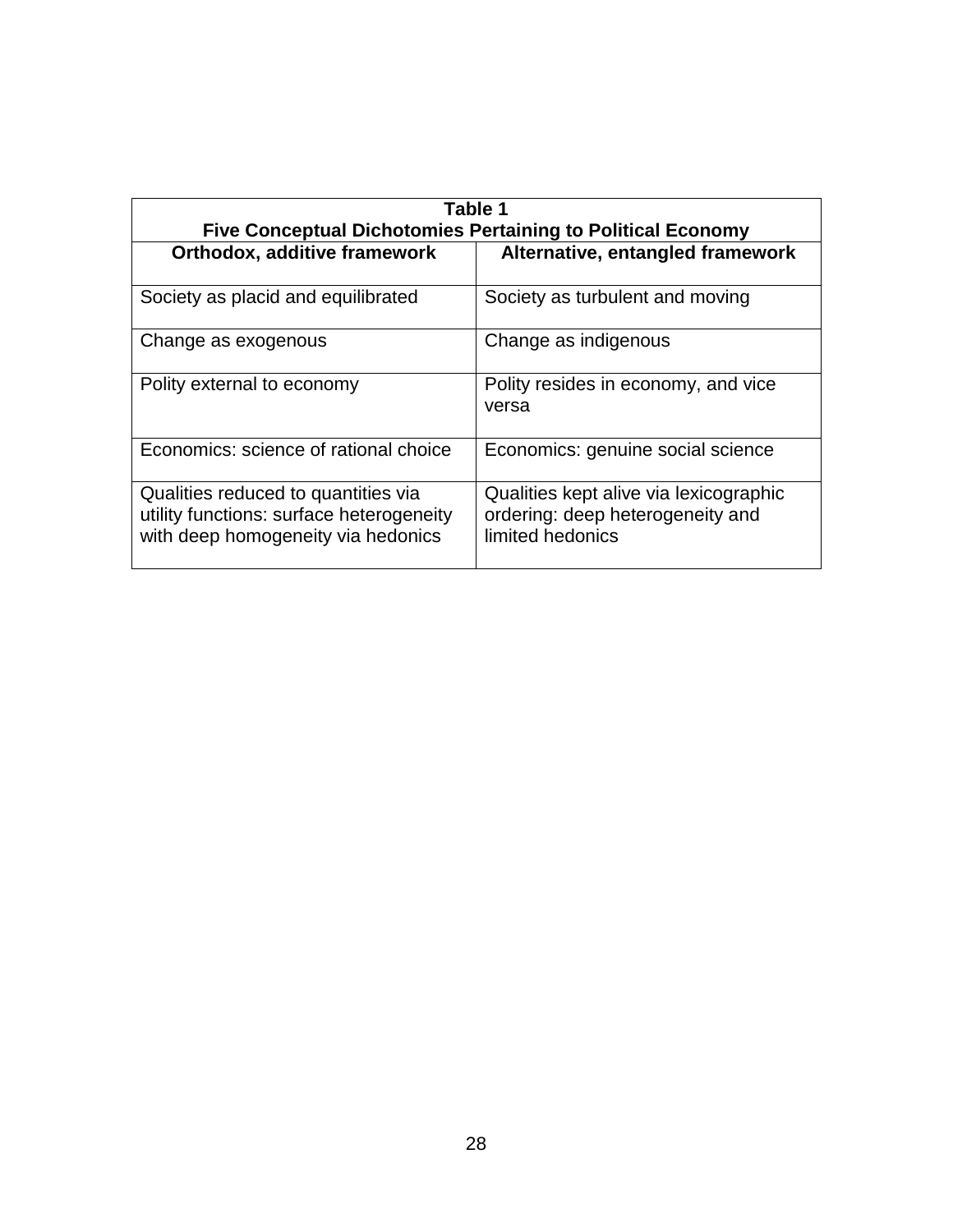## **References**

Aydinonat, N.E. 2008. *The Invisible Hand in Economics*. London: Routledge.

- Becker, G.S. 1983. "A Theory of Competition among Pressure Groups for Political Influence." *Quarterly Journal of Economics* 98: 371-400.
- Besley, T. 2006. *Principled Agents? The Political Economy of Good Government*. Oxford: Oxford University Press.
- Bourdieu, P. 1990. *The Logic of Practice*. Stanford, CA: Stanford University Press.
- Buchanan, J.M. 1969. *Cost and Choice*. Chicago: Markham.
- Cheung, S. N. S. 1975. "Roofs or Stars: The Stated Intents and Actual Effects of a Rents Ordinance." *Economic Inquiry* 13: 1-21.
- Drazen, A. 2000. *Political Economy in Macroeconomics*. Princeton, NJ: Princeton University Press.
- Elias, N. 1982. *The Civilizing Process*. New York: Pantheon Books.
- Elias, N. 1991. *The Society of Individuals*. Oxford: Basil Blackwell.
- Ellsberg, D. 1956. "Theory of the Reluctant Duelist." *American Economic Review* 46: 909-23.
- Epstein, R. A. 1985. *Takings: Private Property and the Power of Eminent Domain*. Cambridge, MA: Harvard University Press.
- Eucken, W. 1952. *Grundsätze der Wirtschaftpolitik*. Tübingen: J. C. B. Mohr.
- Eusepi, G. and R.E. Wagner. 2011. "States as Ecologies of Political Enterprises." *Review of Political Economy* 23: 573-85.

Gigerenzer, G. 2008. *Rationality for Mortals*. Oxford: Oxford University Press.

Goldberg, J. 2008. *Liberal Fascism*. New York: Random House.

Hughes, J.R.T. 1977. *The Governmental Habit*. New York: Basic Books.

Jacobs, Jane. 1992. *Systems of Survival*. New York: Random House.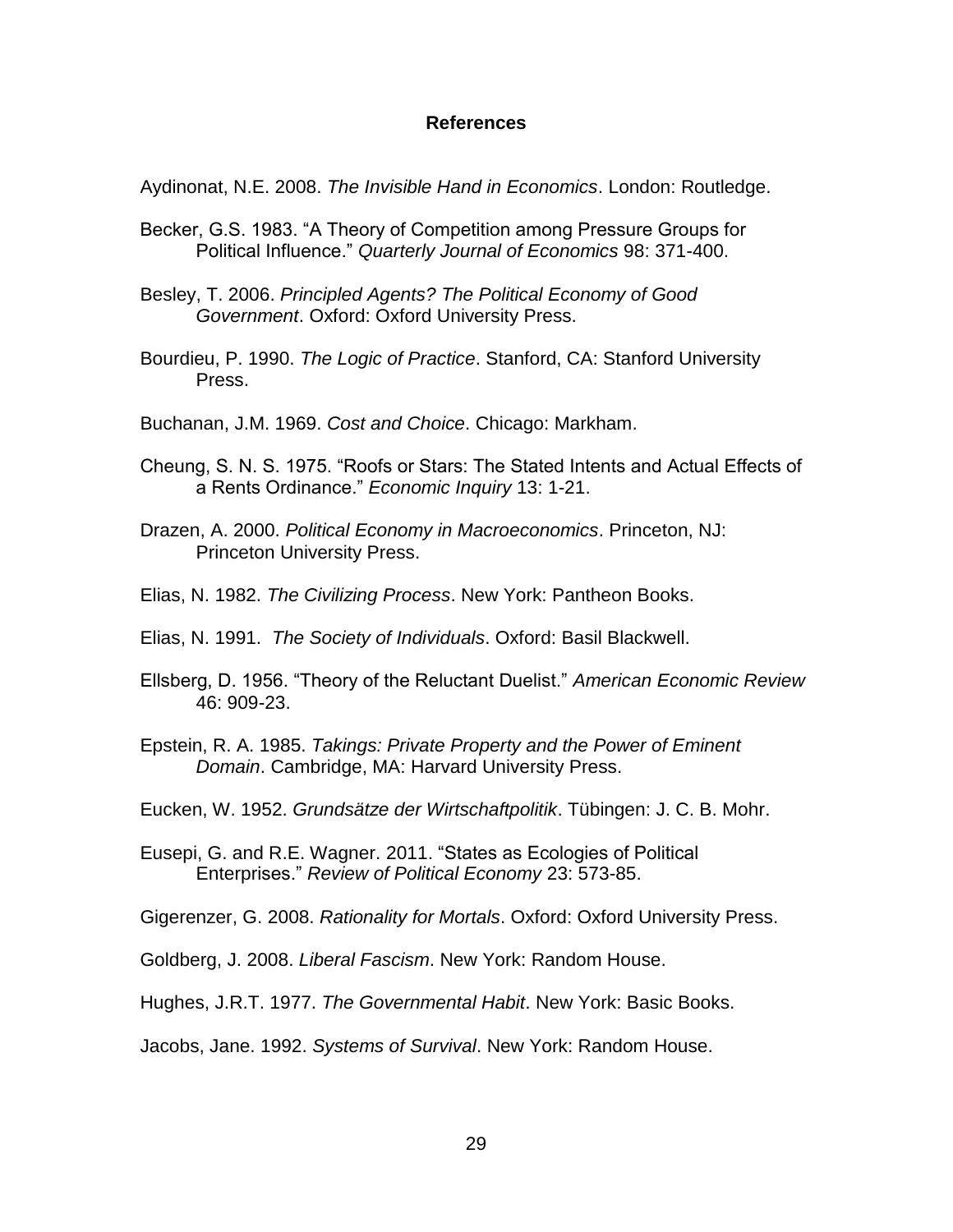- Kaspar, W. and M.E. Streit. 1998. *Institutional Economics: Social Order and Public Policy*. Cheltenham, UK: Edward Elgar.
- Koppl, R. 2002. *Big Players and the Economic Theory of Expectations*. New York: Palgrave Macmillan.
- Leipold, H. and I. Pies, eds. 2000. *Ordnungstheorie und Ordnungspolitik: Konzeptionen und Entwicklungsperspektiven*. Stuttgart: Lucius & Lucius.
- Lawson, T. 1997. *Economics and Reality*. London: Routledge.
- Lawson, T. 2003. *Reorienting Economics*. London: Routledge.
- MacIntyre, A. 1988. *Whose Justice? Which Rationality?* Notre Dame, IN: University of Notre Dame Press.
- McKean, R.N. 1965. "The Unseen Hand in Government." *American Economic Review* 55: 496-505.
- Menger, C. (1871 [1981]) *Principles of Economics*, New York: New York University Press.
- Menger, C. (1883 [1985]) *Investigations into the Method of the Social Sciences*, New York: New York University Press.
- Mitchell, W. C. and R. T. Simmons. 1994. *Beyond Politics: Markets, Welfare, and the Failure of Bureaucracy*. Boulder, CO: Westview Press.
- Ostrom, V. 1962. "The Water Economy and its Organization." *Natural Resources Journal* 2: 55-73.
- Ostrom, V. 1984. "Why Governments Fail: An Inquiry into the Use of Instruments of Evil to do Good." In J.M. Buchanan and R.D. Tollison (eds), *Theory of Public Choice II*, Ann Arbor: University of Michigan Press, pp. 422-35.
- Ostrom, V. 1996. "Faustian Bargains." *Constitutional Political Economy* 7: 303- 08.
- Ostrom, V. 1997. *The Meaning of Democracy and the Vulnerability of Democracies: A Response to Tocqueville's Challenge*. Ann Arbor: University of Michigan Press.
- Pantaleoni, M. 1911. "Considerazioni sulle proprieta di un sistema di prezzi politici." *Giornale degli Economisti* 42: 9-29, 114-33.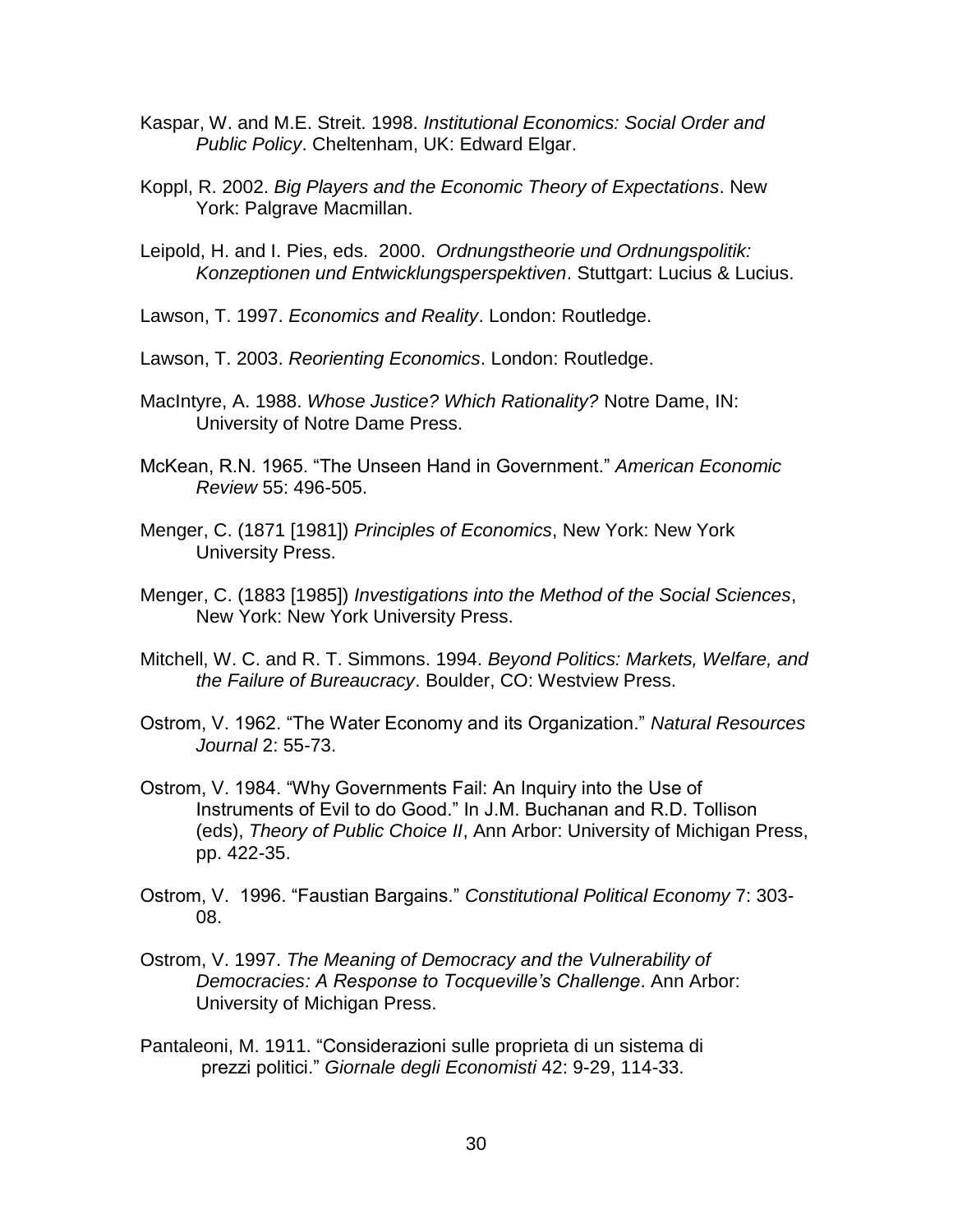- Pareto, V. 1935. *The Mind and Society: A Treatise on General Sociology*. New York: Harcourt Brace.
- Persson, T. and G. Tabellini. 2000. *Political Economics*. Cambridge, MA: MIT Press.
- Pirsig, R.M. 1974. *Zen and the Art of Motorcycle Maintenance: An Inquiry into Values*. New York: William Morrow.
- Podemska-Mikluch, M. and R. E. Wagner. 2012. "Dyads, Triads, and the Theory of Exchange: Between Liberty and Coercion." *Review of Austrian Economics* DOI 10.1007/s11138-012-0180-x.
- Potts, J. 2000. *The New Evolutionary Microeconomics*. Cheltenham, UK: Edward Elgar.
- Read, L. 1958. *I, Pencil*. Irvington-on-Hudson, NY: Foundation for Economic Education.
- Rescher, N. (2000) *Process Philosophy*, Pittsburgh: University of Pittsburgh Press.
- Resnick, M. (1994) *Turtles, Termites, and Traffic Jams: Explorations in Massively Parallel Microworlds*, Cambridge: MIT Press.
- Schelling, T.C. 1978. *Micromotives and Macrobehavior*. New York: Norton.
- Schumpeter, J.A. 1934. *The Theory of Economic Development*, 2<sup>nd</sup> ed. Cambridge, MA: Harvard University Press.
- Simmons, R. T. 2011. *Beyond Politics: The Roots of Government Failure*. Oakland, CA: Independent Institute.
- Smith, A., R.E. Wagner, and B. Yandle. 2011. "A Theory of Entangled Political Economy, with Application to TARP and NERA." *Public Choice* 148: 45-66.
- Streit, M.E. 1992. "Economic Order, Private Law, and Public Policy: The Freiburg School of Law and Economics in Perspective." *Journal of Institutional and Theoretical Economics* 148: 675-704.
- Vanberg, V. 1988. "Ordnungstheorie as Constitutional Economics." *ORDO* 39: 17-31.
- Wagner, R.E. 2007. *Fiscal Sociology and the Theory of Public Finance*. Cheltenham, UK: Edward Elgar.